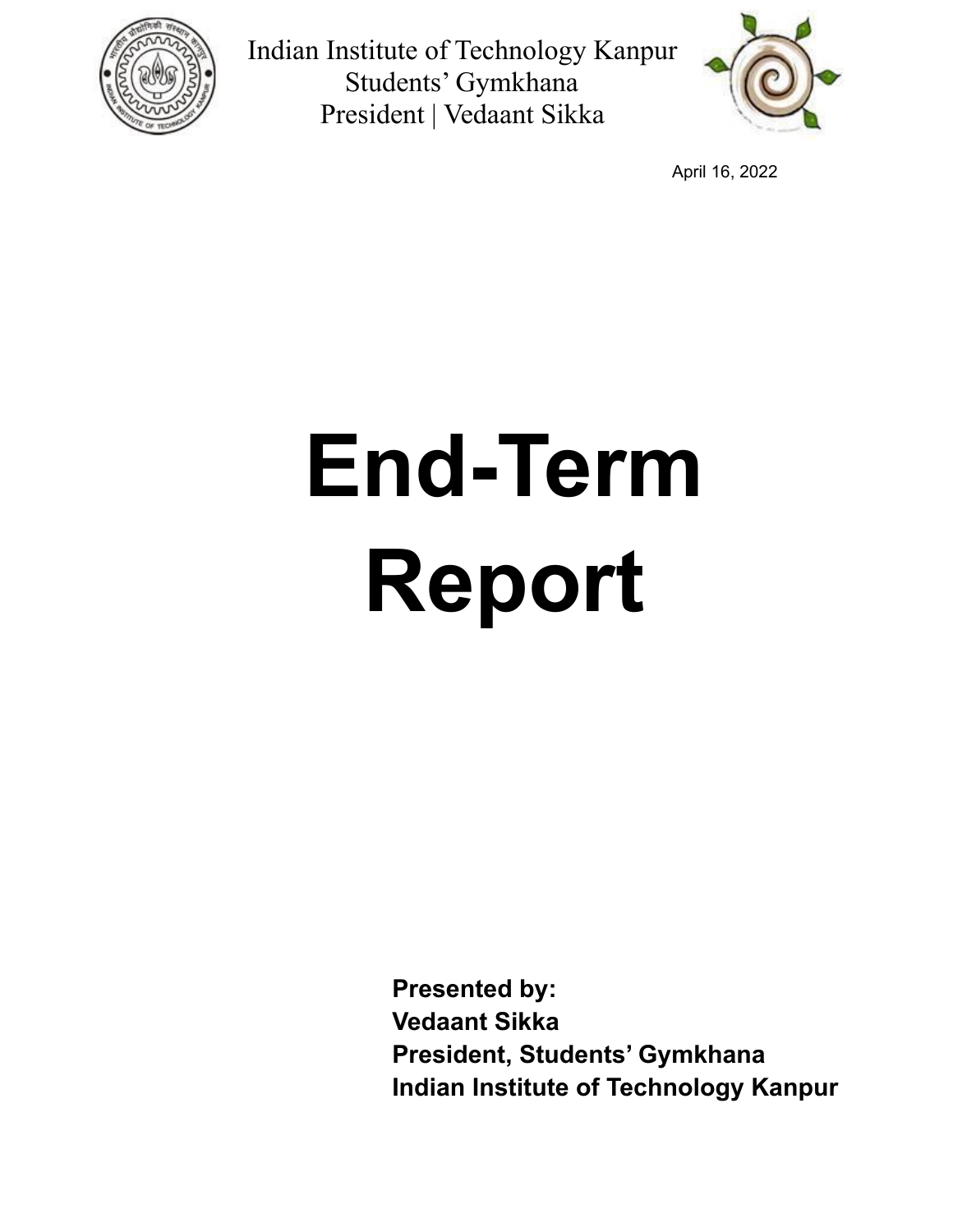



April 16, 2022

## **Outline for the tenure of Students' Gymkhana 2021-22**

The 2021-22 tenure of the Students' Gymkhana was filled with various challenges. We faced many ups and downs throughout the year. When we started, the institute had been operating online for majority of the students. One of our major aims was to transition back towards normal pre-pandemic campus life.

Our initiatives broadly aimed towards the following.

- To push for campus reopening for all the students & retaining the IITK culture in the best possible way during the online semesters.
- To smoothly transition from the online to offline mode while students were being called back in a phased manner. At the same time, managing the COVID pandemic on campus.
- To strongly move towards a normal, vibrant campus life.

In accordance with the above, robust results will be visible in this report and various other reports of the Students' Gymkhana (2021-22)..

With the return of students across batches on campus, successful management of the COVID third wave on campus and conduction of several events (including all three fests) offline, the major goals envisioned have been achieved.

Our campus life in all aspects has improved drastically and is still on an upward trajectory. I would like to congratulate all the students, faculty and staff who have worked in/with the Students' Gymkhana to make this happen.

There were various other significant events that mark a successful tenure starting from the Academic relief measures; 20% reduction in Health Policy Premium; various events and initiatives with Alumni and IIT K AA; conduction of Inter-Hall Cells' Competition (Riwayat); Diwali Celebrations (for the first time) by Gymkhana for students and as a show of gratitude to faculty, security, health centre staff, hall staff and various other community members of IITK; certification of IITK as "Eat Right Campus" (by FSSAI) with 5 star rating; Inclusion of PSG in the Sanitation & Horticulture Technical Bids committee for the first time and offline conduction of 54th Convocation.

I am confident that the incoming team would take IIT Kanpur and our campus culture to even greater heights.

Concluding this outline, I will begin with the detailed End-Term Report.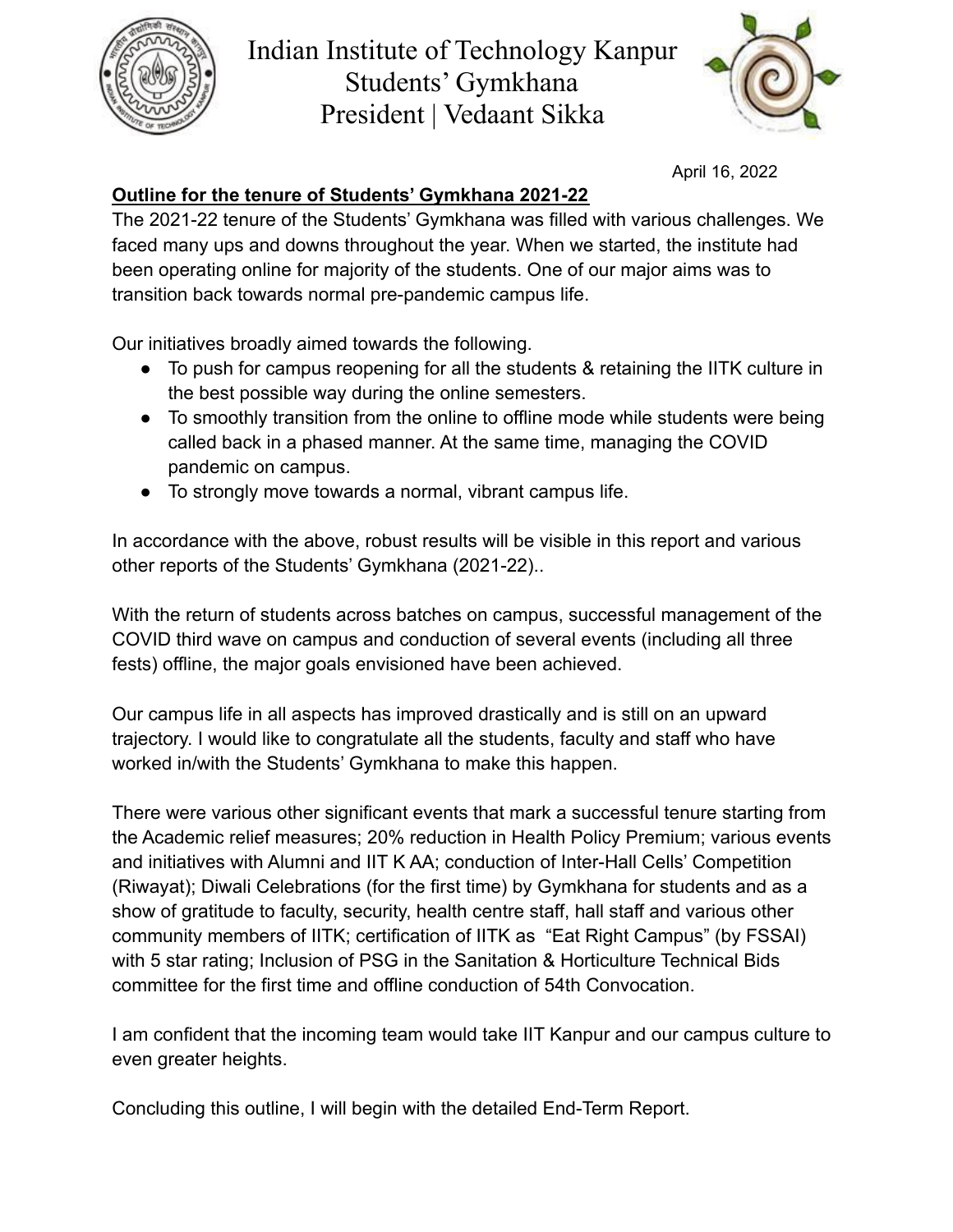



April 16, 2022

## **Institute Standing Committees**

## **1. Institute Advisory Committee**

1 IAC meeting was held on February 26, 2022. The following items were discussed in the same:

- a. Funding plans for various projects like SMRT
- b. Construction of Hall 14 should be completed by January 2023
- c. The funding received by the institute in 2021-22 was significantly higher than in the other years. It was also noted that the government budget received has decreased significantly and thus increasing funding from other sources is extremely important.
- d. It was decided that End Semester Exams for 2021-22/2 will be conducted offline for all batched except BT/BS Y21.
- e. All departments were told to promote offline classes/discussion hours for students on campus amongst instructors.

## **2. Heads' Group**

The committee met on March 11, 2022, to finalize the return of UG Y21 students & moving towards normalcy in all aspects including the academic domains. It was decided that the UG Y21 students shall be called back from April 2-10, 2022 and that the offline semester will begin from April 1, 2022.

There were several other meetings but the above-stated meeting had the PSG as a special invitee. It should be ensured by the incoming team that in all matters related to the student body, PSG should be invited to the meeting. Additionally, we should push for permanent membership in the committee (analogous to the IAC).

## **3. Commercial Establishment Management and Monitoring Committee:**

- a. Tender for a General Store shop in Shop # 7A, a Photocopy Shop in Shop # B-03 and a Barber Shop in Shop # S-03 at Main Shopping Center finalized.
- b. Tender to run the vegetable and fruits shop in Shop # 06 at New Shopping Center finalized.
- c. Tender to run a Barber Shop in Shop # D-10, Readymade Garment & Footwear Shop in Shop # D-12 and a Tea & Snacks Shop in Shop # D-01 at MT Section finalized.
- d. Tender for the North Indian Cuisine outlet in shop No.03 at New SAC finalized.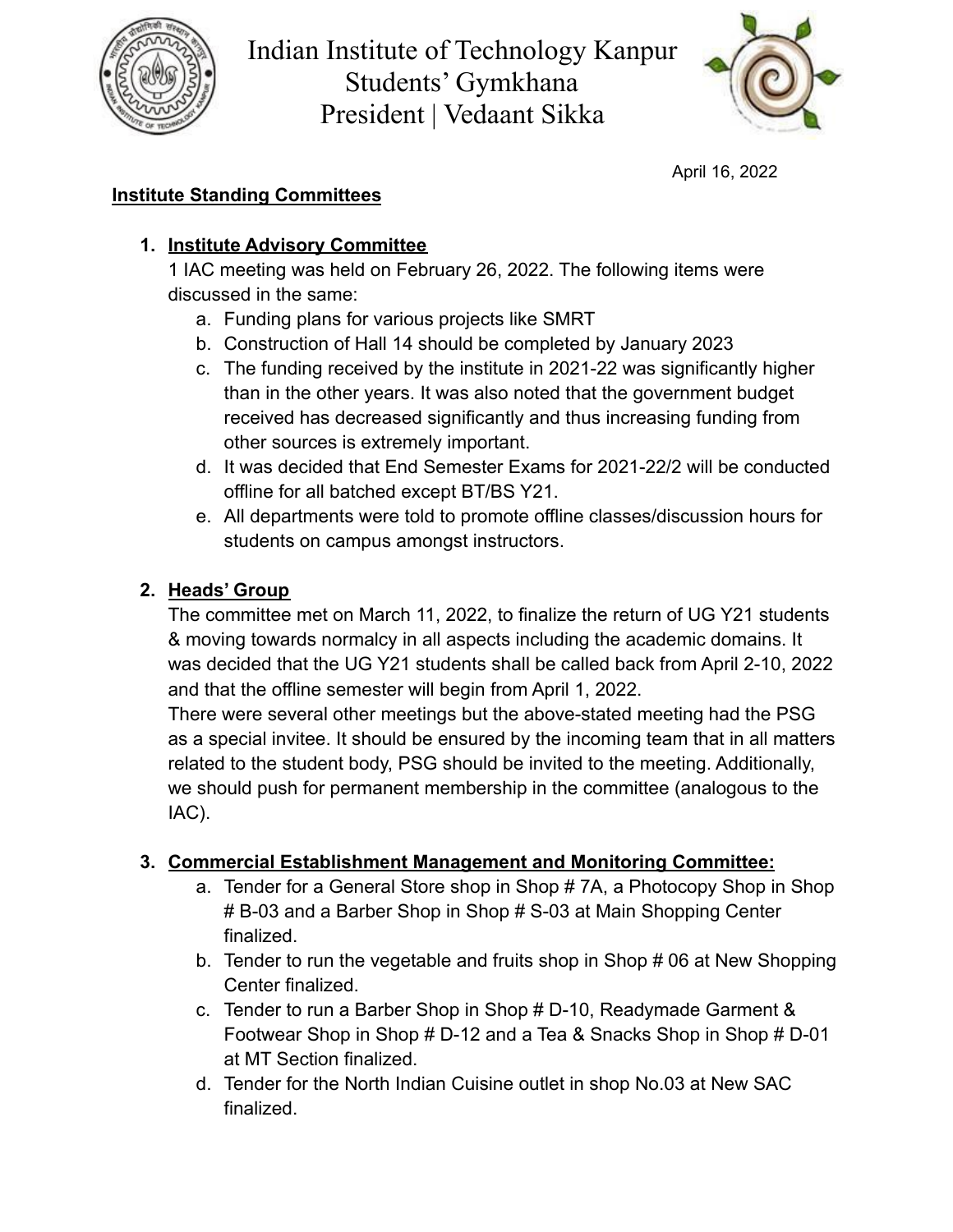



April 16, 2022

- e. Tender for empanelment of Taxi/Car service operator and cycle stand at Main Gate was finalized.
- f. A Food Stall of "Baked N Ice" opened for a day on Diwali at New SAC.
- g. Canteen of all Halls of Residence(except Hall-3) reopened, General Stores and other shops of Halls also approved for reopening.
- h. The Chocolate Room reopened, and canteens of Academic Area, DoAA and Southern Labs.
- i. Tenders for Hall-3 and CC canteen have been received and soon will be finalized.
- j. IIT Kanpur certified as "Eat Right Campus" with a **five-star** rating. i. "Eat Right Campus" is an initiative led by FSSAI which aims to promote safe, healthy and sustainable food on campus.

ii. Rounds of self-assessments and audits by an FSSAI empaneled agency were conducted in all the food establishments of campus to identify gaps and areas of improvement.

iii. Training Session organized for Food Safety Supervisors and food handlers in the campus through FSSAI's FoSTaC Programme. iv. After all the gaps and areas of development were improved, a final check was conducted by FSSAI, where we scored five-on-five.

- k. Tenders for multiple shops in MT Section finalized including those of D-2, D-3, D-7, D-11 & D-13. These were a General Store, 2 Cycle Repair Shops, a Fruit & Juice Shop and a Tea & Snacks Shop.
- l. Barber Shop in Shop#07 Type-II Shopping Centre and Cycle Repair Shop in Shop#10, NSC finalized.
- m. Technical Round for CSE Canteen done, and soon financial bids will be opened.
- n. Shop to run photocopy store in PKK Library finalized with additional permission given to include Coffee, etc machines.
- o. One CEMMC meeting was also convened on 14.03.2022, where multiple agendas were discussed, minutes are yet to be finalized, details will be shared by in the coming tenure.

## **4. Health Center User's Committee:**

a. Health Insurance policy Renewal

i. The Health Insurance policy for the institute was renewed for the term 2021-22 in July.

ii. The student nominees compiled a report consisting of past issues faced by the students, and our recommendations for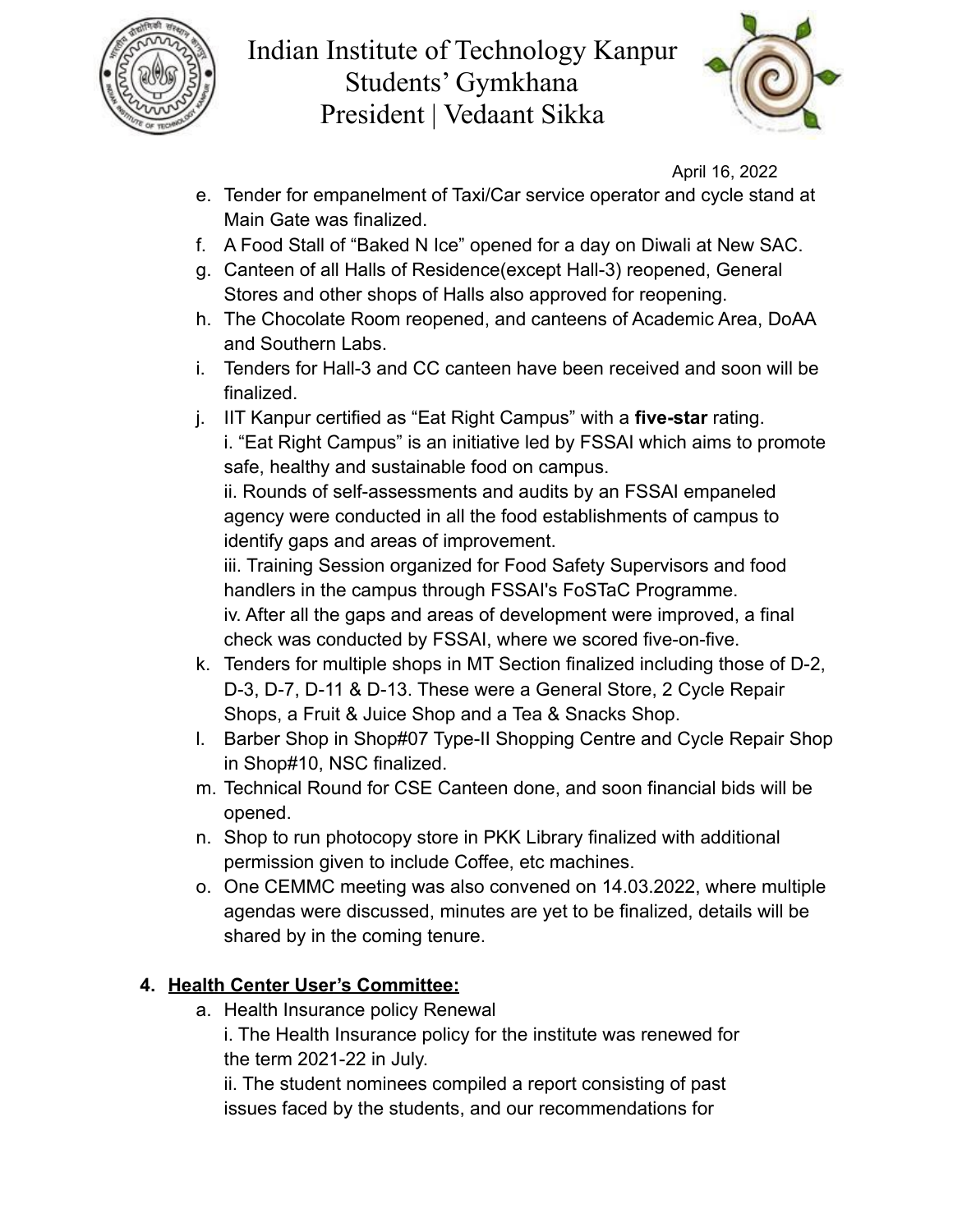



April 16, 2022

Improving the policy for students.

- b. A google form was floated to understand how many students have discrepancy issues with their vaccine certificates. This data was given to the Health Center for redressal and proper action.
- c. Guidelines regarding Dental OPD and reimbursements were released via an Office Order.
- d. Rates for OPD consultation in the city with empaneled consultants were revised.
- e. Vaccination Centre under National Immunization Program (NIP) at Health Centre initiated through District Authorities, Kanpur.

## **5. Hall Allocation & Advisory Committee:**

Hall Allocation Policy (HAP) 21-22 was presented in the meeting of HAAC and the Policy was passed through the committee after relevant changes.

## **6. Waste Management Committee:**

Various meetings were held by the committee to discuss the ongoing composting process and other initiatives. Details for the same will be provided in the End-Term Report.

## **7. Students' Placement Committee:**

- a. 3 meetings were held on July 10, 2021, October 21, 2021 & January 17, 2022 respectively.
- b. In the meeting on July 10, the internship policy was finalised, a proposal for improving the soft skills of students was discussed & new placement portal was introduced. Along with this, work on the PhD portal to be developed by the SPO began.
- c. In the meeting on October 21, the following were discussed: PhD placement plans, proposal on starting Office of Placement Advice and Preparation & Toastmasters Clubs initiative.
- d. In the meeting on January 17, the following were discussed:
	- i. Updates on Phase 1 of the Placement Drive. It was noted that there was a considerable increase in non-core opportunities like consulting & product management.
	- ii. Plans for Phase 2 of the Placement Drive
	- iii. Updates on the internship Drive
	- iv. OPC 2022-23 selection committee was finalised.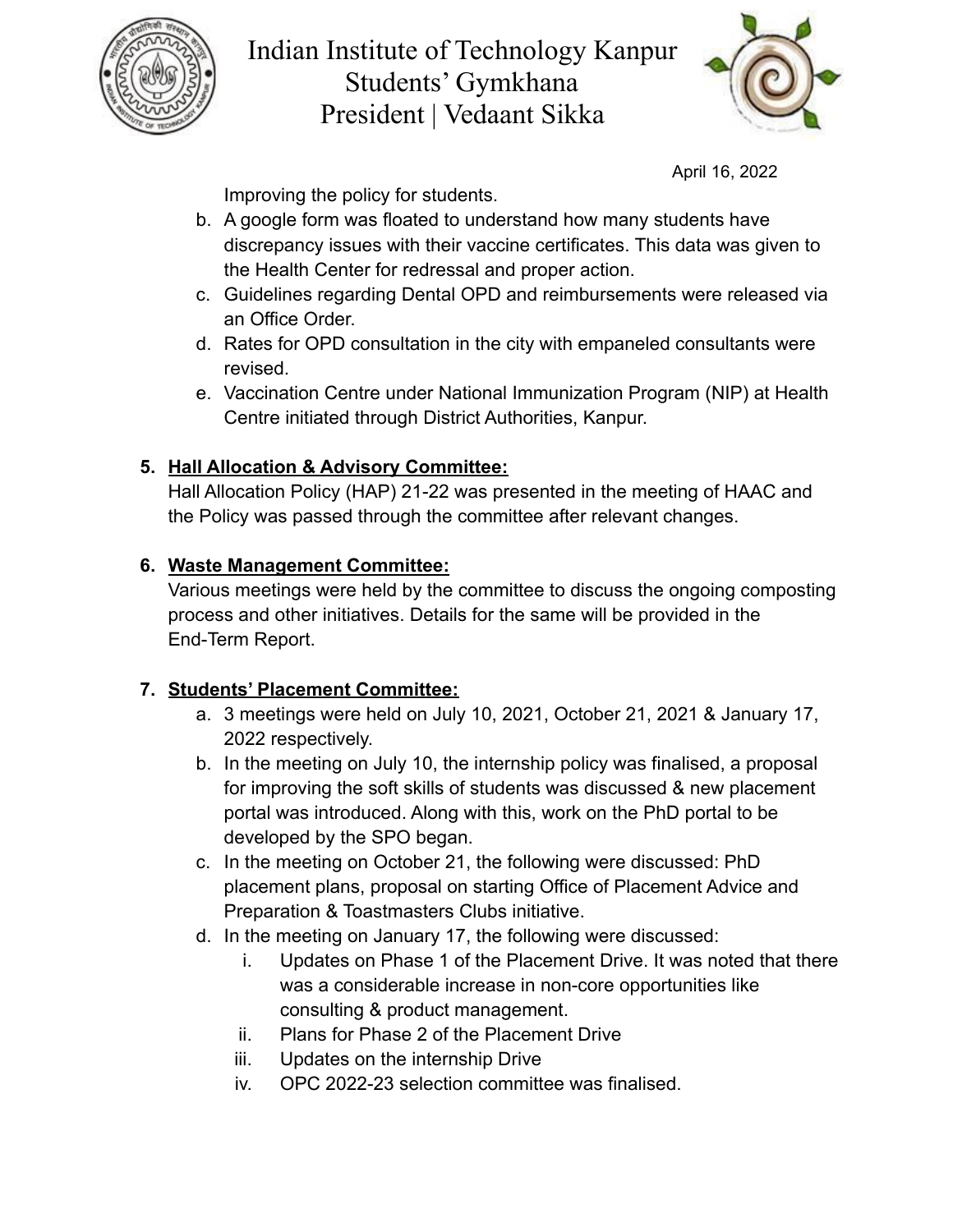



April 16, 2022

- v. Updates regarding the toastmasters club were discussed. It was informed that Mr. Suresh Bazaj (IIT K Alumnus) has kindly donated towards the initiation of the same. The club will be initiated in March 2022 and a dedicated manager will be hired for the same.
- vi. It was noted that the SPO is trying to recruit more PG & Ph.D. students in its team for improved functioning.

## **8. Minimum Wage Monitoring Committee:**

**a.** The committee modified the Mess Establishment Charges as per the latest minimum wage.

## **9. Senate Appeals Committee:**

a. The committee considered the appeals of 3 students. 2 were reinstated and 1 was not reinstated.

## **10.Security Advisory and Executive Committee:**

Many meeting were conducted with agendas majorly involving security concerns in residential area of campus. Few salient points are listed below,

- a. Initiatives for Biometric based entry system was pushed and accepted at committee level.
- b. Functionality of Shivli Gate was increased, and selected vendors were permitted to enter with that gate.
- c. Installation of Cameras on perimeter of institute approved by committee.

## **11. Institute Student Affairs Committee (ISAC):**

This was a landmark committee formed by the director on the recommendation of the DoSA. The ISAC has one representative from each department, the President, Students' Gymkhana, and the DoSA. Each department has a corresponding DSAC with student and faculty members.

It was formed with the vision of creating an efficient structure to tackle non-academic student affairs. The need for this was felt during the pandemic since a lot of student issues came up which were not academic.

The committee met on various occasions and discussed several important issues (in meetings and also over emails) which are listed below.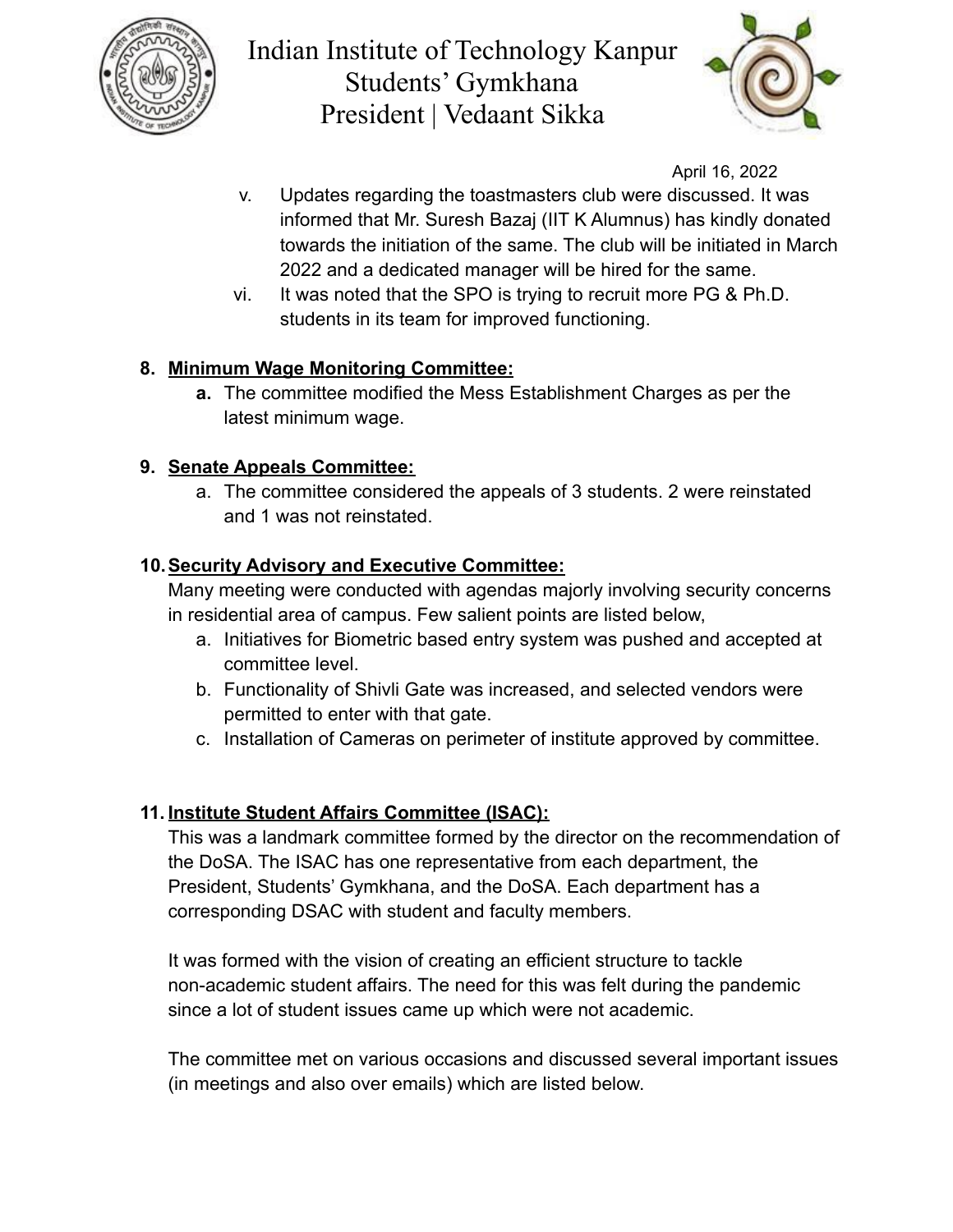



April 16, 2022

- a. Plans for batches A0 to A10 were discussed at length in the committee. Finally the decision to open a continuous window for students to arrive was taken.
- b. Undertakings related to the pandemic & accommodation were discussed.
- c. A subcommittee was made to formulate the entry/exit rules for the students. It was decided that these would be revised periodically depending on the ongoing situation.
- d. PSG gave a presentation regarding the plans to call back Resource Constrained students at the earliest.
- e. A sub committee was formed to discuss COVID appropriate behaviour in the academic area.
- f. The committee on August 26, 2021 to discuss the following:
	- i. Policy for movement of students outside of the campus on the basis of non-medical grounds.
	- ii. To consider the return of MSc Y20 students.
	- iii. Subcommittee report on COVID appropriate behaviour in the academic area.
- g. The entry/exit rules were relaxed and tightened periodically based on the prevailing situation.
- h. The restrictions on interhall movement were relaxed by the committee.
- i. The policy of the return of the students was discussed.
- j. The committee met on December 13, 2021 to discuss the following:
	- i. Accommodation plans for all students (except BT/BS Y21) since all were permitted to return from December 28, 2021. It was noted that there is going to be significant crunch across various programs and batches.
	- ii. To discuss the management plans for a possible pandemic on campus. The PSG presented a report to the committee outlining the plans for the same.

Overall, the committee has proved to be very effective in formulating various guidelines and addressing various student issues. As a recommendation, DSAC UG & PG student nominees should always be selected and sent by the Students' Senate as is the practice in all other domains.

## **Institute Cells:**

## **1. Women's Cell:**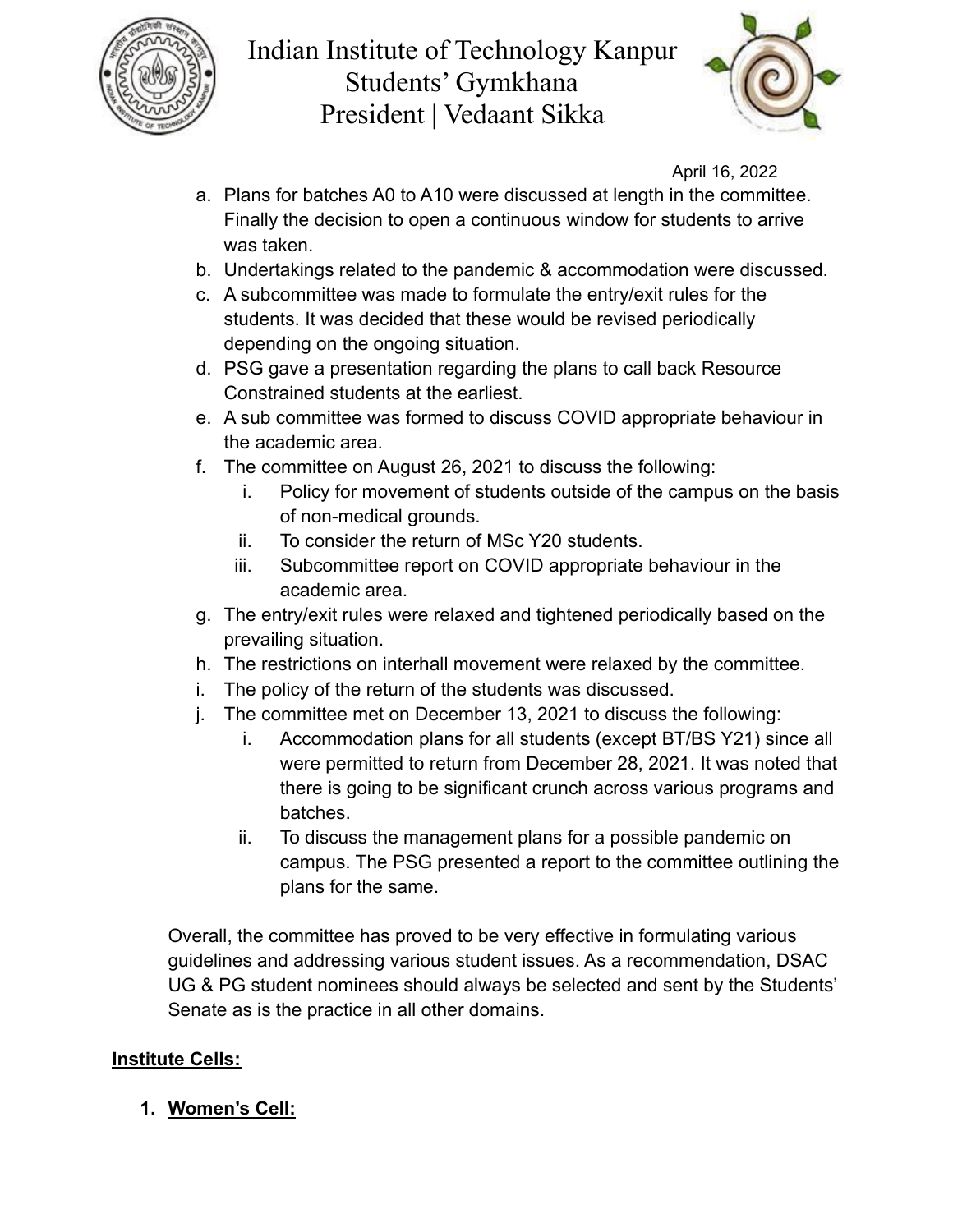



April 16, 2022

- a. Orientation Presentation
	- i. The Women's Cell conducted an orientation session for the incoming Y21 branch which aimed to spread awareness in the new batch over the paramount importance of gender sensitisation, the dangers of sexual harassment or even harassment for that matter, various scenarios and myths as well as the laws and rules governing sexual harassment as a criminal offence along with the role of Women's Cell and ICC in IITK, and QnA.
- b. Proposals
	- i. Inclusion of student nominees in the Internal Complaints Committee.
		- 1. The proposal was first introduced in the Women's Cell and following suggestions, it was introduced in the Students' Senate where it was passed. The Proposal will later be sent to the Chairperson, ICC for prospective implementation
	- ii. Sanitary Napkin Dispensers in the IIT Kanpur campus.
		- 1. The proposal was introduced in the Women's Cell and accepted by the members. A survey will be released to the campus community to find the best points of installation of dispensers and will be implemented with the help of the DoIP office.
	- iii. Movement of female students outside the campus after midnight and addressing inter-hall movement.
		- 1. The proposal was introduced in the Women's Cell to allow female students to travel outside the campus within midnight and 6am. The second proposal was to provide infrastructure for club and societies operation in gender-neutral locations and increase time for inter-hall movement to 2am. The same will be forwarded to the DOSA but has been put on hold in the light of Covid restrictions.
	- iv. Rename the Women's Cell.
		- 1. The proposal to rename the Women's Cell to the Gender Cell was introduced in the Women's Cell and accepted after scrutiny. The same will be discussed by the Director.
- c. Logo Designing Competition
	- i. The competition was held to find a new logo for the Women's Cell and invited healthy competition. The winner was awarded Rs. 1000 and the logo was adopted as the official logo of the Women's Cell.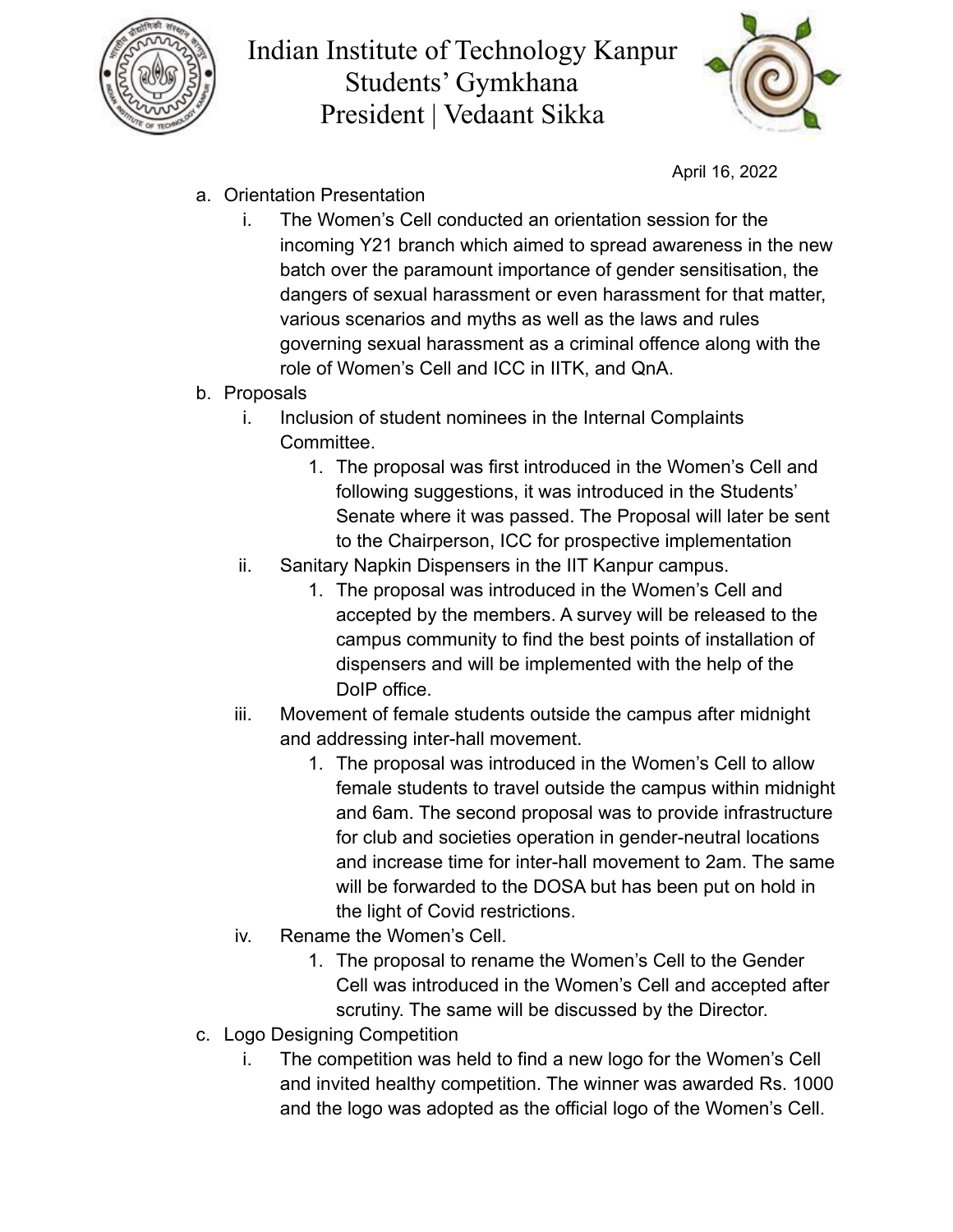



April 16, 2022

- d. Awareness Sessions
	- i. Sensitization sessions pertaining to Sexual Harrasment.
		- 1. Sessions were held for the staff, faculty, and students department wise and the same will be continued until all departments are covered.
	- ii. Awareness sessions pertaining to the Relationship Policy
		- 1. The session was prepared and will first be held for the members of the Students' Senate and gradually for the entire campus community.
	- iii. Training Sessions
		- 1. The Women's Cell had collaborated with an external organization, Posh@Work, to conduct sexual harassment training sessions. It is yet to be followed up on.
- e. Social Media
	- i. Facebook Page
		- 1. An attempt was made to revive the Facebook page with visuals and regular posts as well as increase the number of followers.
	- ii. Linktr.ee
		- 1. A linktr.ee was setup at linktr.ee/wciitkanpur which contains all links relevant to the working of the Women's Cell, IIT Kanpur
- f. Offline events
	- i. Movie Screening and Panel Discussion
		- 1. A Movie Screening of 'Turup' and 'Hidden Figures' along with a Panel Discussion (professors, students, staff) was conducted in L20 on 8th March, 2022 to celebrate International Women's Day. The attendance for the first movie and Panel discussion was around 150-200, and the attendance for the second movie was around 400-500.
	- ii. 5km Run and Walk for a Reason
		- 1. The annual 5km Run and Walk for a reason was organised on 9th April, 2022 on the theme, "Don't be a Bystander: Stand Up Against Sexual Harassment". This was to raise awareness and encourage people to stand up against Sexual Harassment. It was open to the IITK Campus Community and saw participation of Students, Staff, Faculty,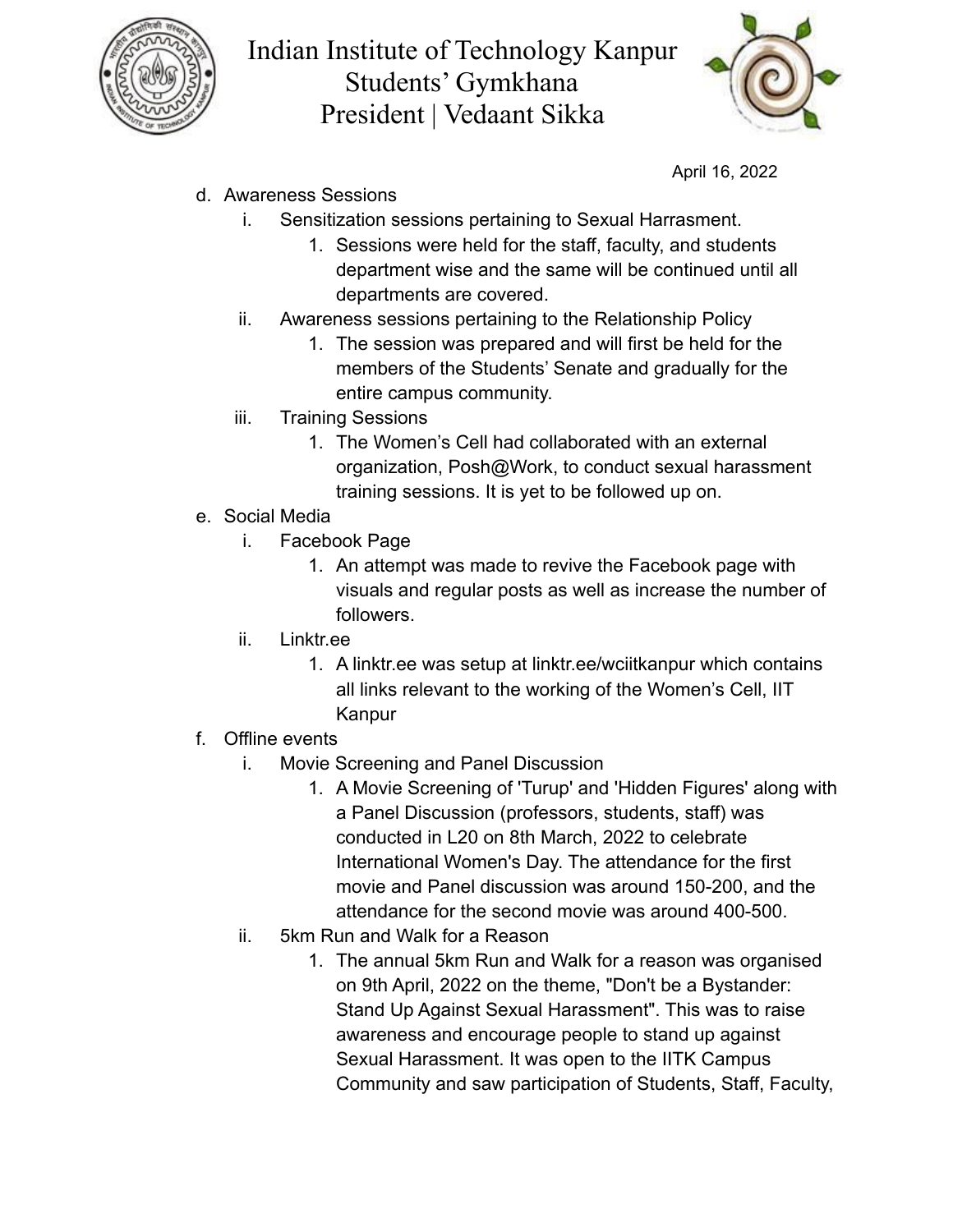



April 16, 2022

and their families as well. There were 650 registrations for the event.

- g. Planned initiatives
	- i. Sensitization sessions targeting specific issues and specific demographics
	- ii. Increased frequency of social media posts and information circulated to the campus community
	- iii. Session on Relationship Policy
	- iv. Survey
		- 1. A comprehensive survey will be conducted to understand and put light on the issues being faced in the campus community and appropriate steps will be taken to ensure they are solved.
	- v. Webinars/Seminars
		- 1. Webinars/Seminars will be conducted on a plethora of topics, inviting eminent speakers, increasing awareness, sensitivity, and promoting equality in all respects.
	- vi. Website
		- 1. There are plans to update the website with a grievance portal, annual report of complaints and action taken (while maintaining confidentiality), and the design. An official email ID for the Women's Cell will also be sought.
- 2. **Academics & Ethics Cell:** Multiple cases were investigated and reported during the tenure. For each case, a proper discussion took place in multiple meetings. Appropriate actions were taken to salvage the situation.

## **3. Animal Welfare Cell**

The committee held various meetings and took up multiple cases of injured animals while working towards animal welfare. Some salient points are listed below.

- a. Sterilization/Neutering Drive conducted for Dogs/Bitches on campus.
- b. Installation of new fences was worked upon and old ones were repaired for animal safety.

## **Academic Senate:**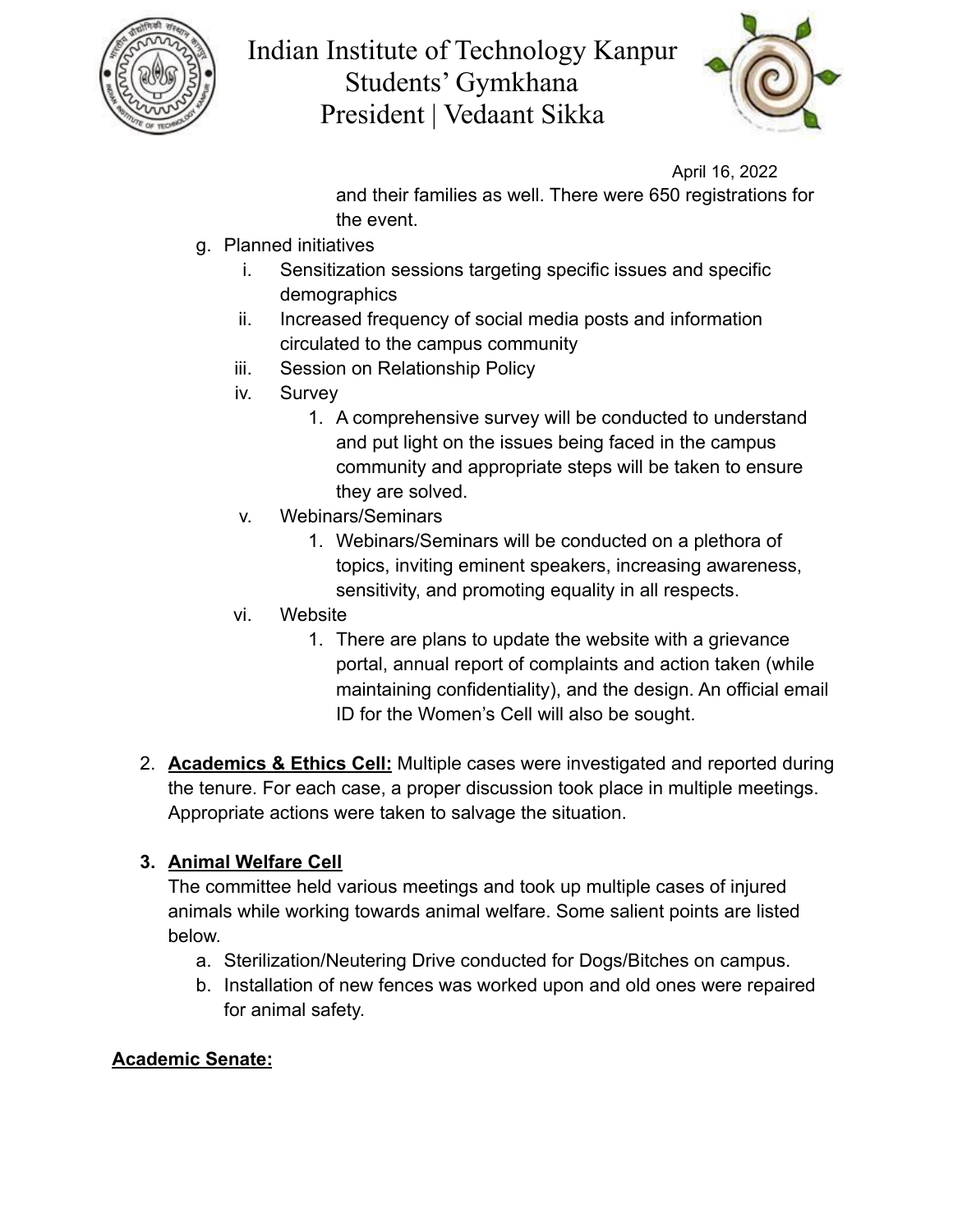



April 16, 2022

6 E-Senate meetings were conducted on the E-senate portal. The following were the salient agendas taken up in the meetings:

- a. 540: The proposals for BS & BS-MS program in Statistics & Data Science and 4 e-Masters' Programs were approved by the senate. Due to the pandemic, the lab and other credit waivers were also approved for the graduating batch. The senate also permitted students to pursue internships while one is enrolled for the summer term. The proposal for altering the grading policy (to not award E/F grade in 2020-21/2) and a makeup Mid-Sem for Y20 was considered and referred to SUGC/SPGC. It was decided that no UG student would be terminated in 2020-21/2.
- b. 541: The proposal to award only A\*/A/B/C/D was approved based on the recommendations of SUGC/SPGC. Additionally, it was decided that only 'S' grades would be given for thesis credits.
- c. 542: The Students' Entrepreneurship Policy was passed by the senate. The modified grading policy was extended to the summer term of 2020-21. The mode of instruction and academic calendar for 2021-22/1 was passed.
- d. 543: The UGARC '21 was presented and was accepted by the senate.
- e. 544: The schedule of the 54th convocation was noted. The APEC report was considered and the branch change of UG Y20 was noted.
- f. 545: The recommendations of the Committee for the Modes of Instructions & Assessments, and Conduct of Labs for the 2021-22-II Semester were discussed and accepted by the senate.
- g. 546: It was noted that the 55th convocation would be held in the offline mode on June 28/29, 2022. The proposal for conducting offline classes/labs/assessments for the 2021-22/2 Semester starting April 1, 2022 was approved. It was also noted that the summer term for 2022 would be offline. The recommendations of PGARC on Letter Grading were approved for implementation.

## **Institute Ad-Hoc & Other Committees**

**1. Committee to draft the proposal for Institute of Eminence**

4 out of the 5 old IITs have received the IoE status and it is high time that IIT K strongly pushes for the same. If awarded, it shall have significant positive financial & perception implications for the institute. A committee was recently formulated to prepare a proposal for the institute of eminence to be presented to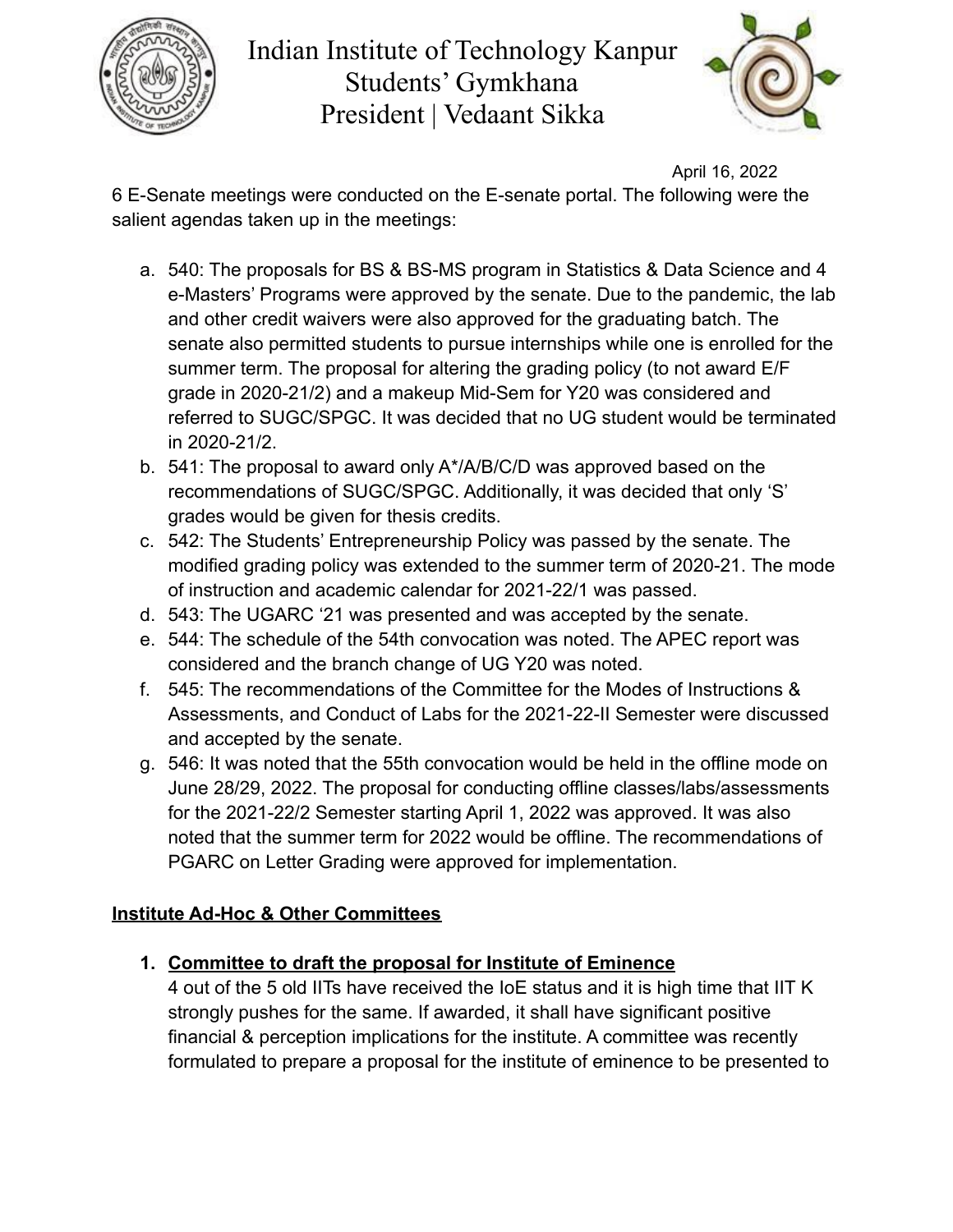



April 16, 2022 the government. The committee met once on April 11, 2022, to decide the themes and their working groups for the proposal.

The PSG is part of various important themes and working groups. I would strongly recommend the incoming team to take this forward with sincerity and enthusiasm. This is of utmost importance for the institute and the right contributions will go a long way in making this a reality.

#### **2. COVID Relief Fund committee:**

This fund was created to provide urgent financial assistance to the entire IIT K community (students, faculty, staff) during the peak of the second wave in 2021. Frequent meetings were held as and when requests were received from the community. A lot of members benefited from the same and we were able to provide critical help to many people and their families. We also received generous donations from the alumni and are grateful for the same. As a recommendation, this fund should be converted to a general-purpose fund to provide monetary help to needy students, staff, faculty, and workers. Some work on the same has been done but the timeline for the conversion is long and it should be followed up properly. This will ensure that we have a large corpus to provide critical help and do not have to turn to emergency fundraisers.

#### **3. Security committee:**

There were some security issues that recently came up. A committee to appropriately find the facts and suggest measures to resolve the situation was set up. It met thrice and ensured that a resolution was reached.

## **4. Mode of instruction 2021-22/2:**

A committee was constituted for exploring the modes of instruction (offline/hybrid/other), modes of assessment, and conduct of Labs for 2021-22-II Semester. It had the President, Students' Gymkhana as a member and the Chairperson, Students' Senate as a special invitee. The committee met on several occasions, took feedback from students, explored technical options, and analyzed the allocation of classrooms based on pre-registration data. From the student feedback data (Appendix A) about 85% of the respondents (2798) have indicated their willingness to come back to the campus for attending the 2021-22-II Semester, and many students would be interested to attend the classes in-person. Student members in the committee felt that preference should be given to the offline classes in the 2021-22-II Semester.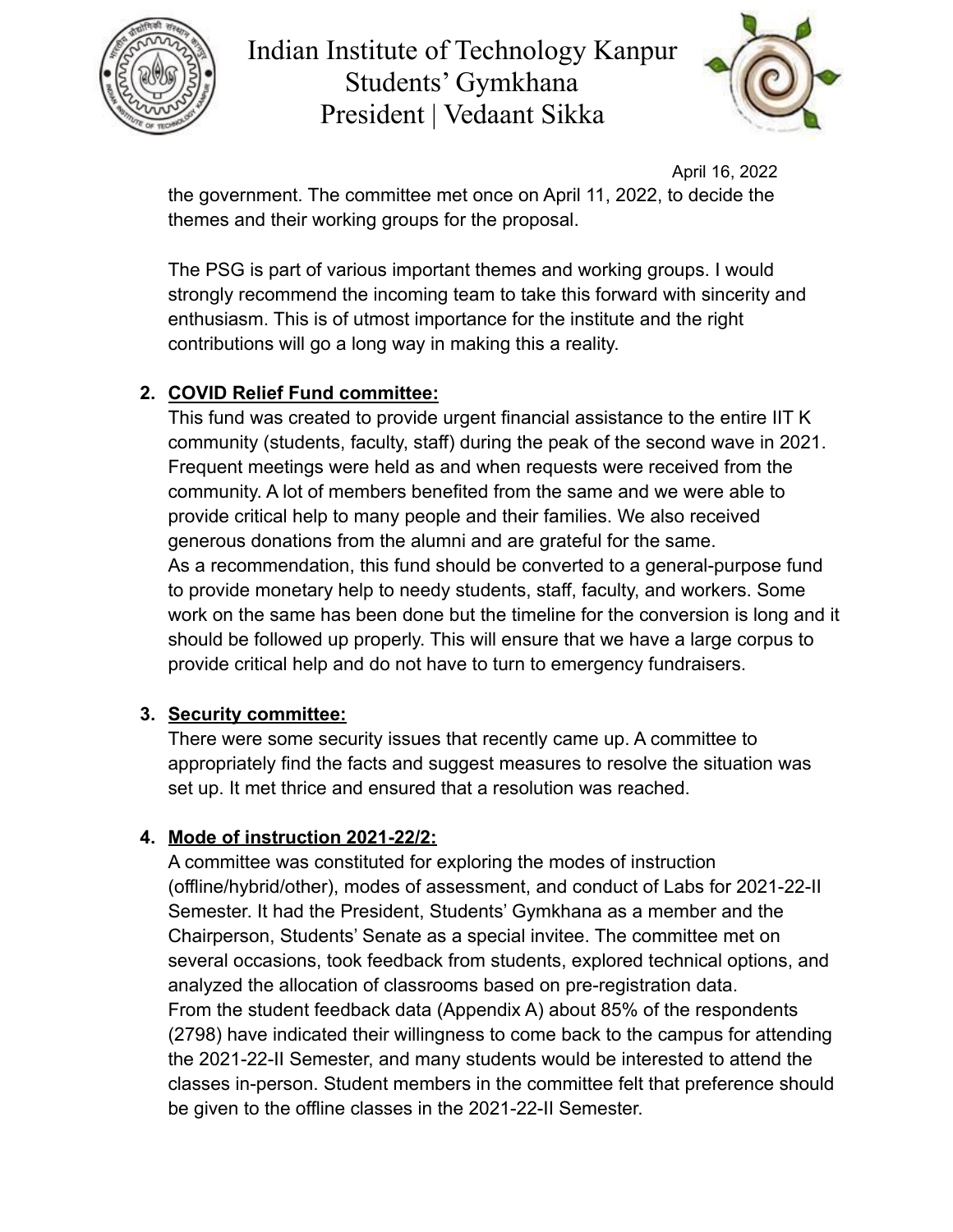



April 16, 2022

The committee recommends three modes of conduction of classes namely "Fully Offline Mode", "Hybrid Mode", and "Fully Online Mode". The instructor can decide on the mode of lecture delivery after taking into consideration:

a) number of students who are willing to attend the class in person,

b) COVID-19 protocols of the institute at any time during the semester, and c) own constraints.

## **5. Shivani Center Committee:**

It has been acknowledged that Indian languages are important for educational and cultural development as they strengthen equity in education. Students with Indian languages background face challenges in navigating the English language-based course content and often face academic and social exclusion as a result. The Shivani Centre is expected to bring about a paradigm shift in the educational practices on the campus of IIT Kanpur. It will ensure seamless integration of students of Hindi and OILs background at the institute and will fulfill the objectives laid out in National Education Policy (NEP) 2020. A committee was created for the same with student representatives nominated by the PSG. The first meeting of the committee will be held soon and the details will be made available in the End-Term Report.

## **6. Dean/Associate Dean Selection Process**

- a. DOAA: Prof Shalabh was appointed as the Dean, Academic Affairs.
- b. DORA: Prof Kantesh Balani was appointed as the Dean, Resources & Alumni
- c. ADSA: Selection committee meetings were held and the results shall be announced soon.
- d. ADHA: Selection committee meetings were held and the results shall be announced soon.
- e. ADIP I: Selection committee meetings were held and the results shall be announced soon.
- f. ADIP II: Selection committee meetings were held and the results shall be announced soon.
- g. DOIR: Selection committee meetings were held and the results shall be announced soon.

## **7. Chief Guest for 54th Convocation 2021:**

A committee was constituted in February 2022 to suggest a Chief Guest for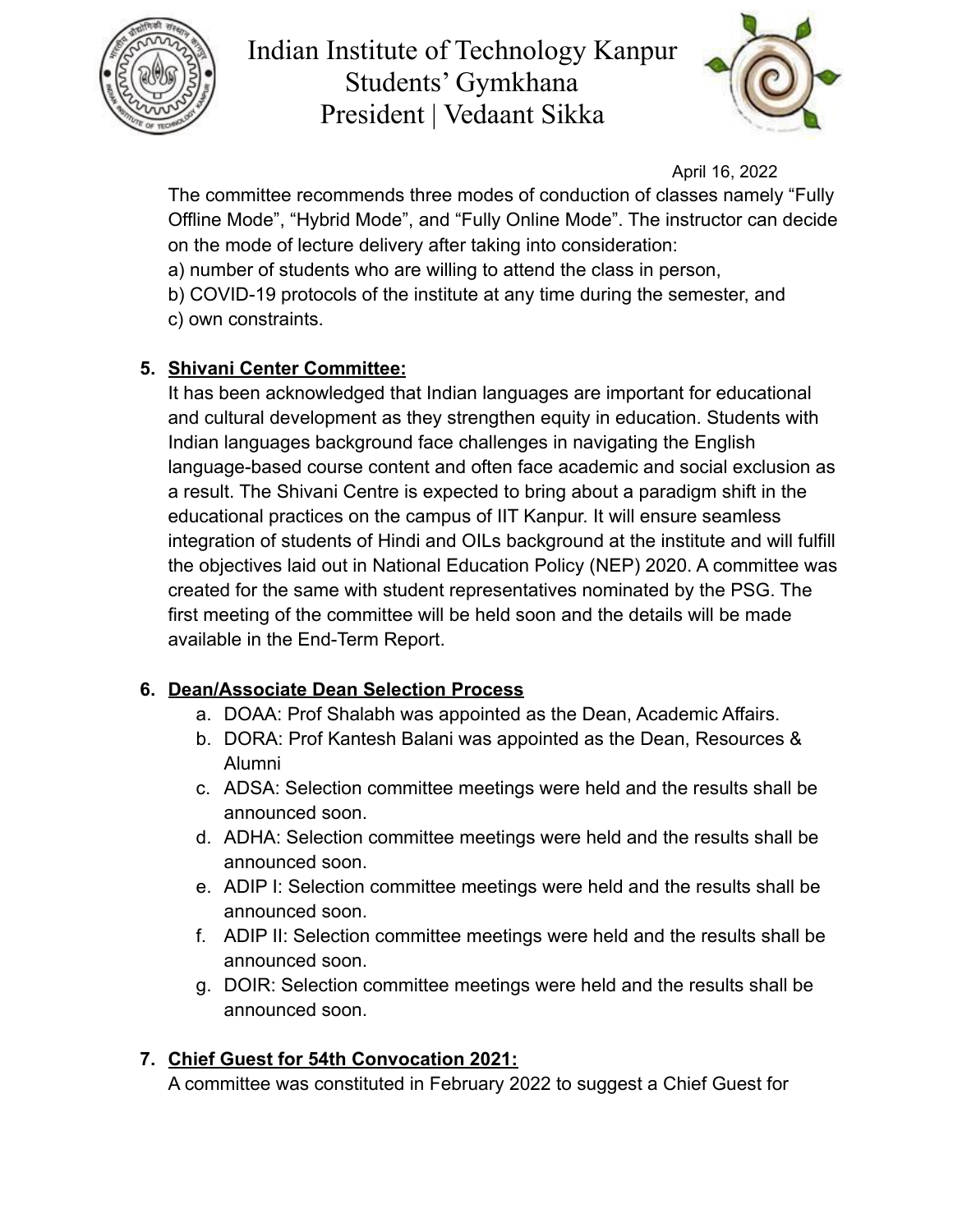



April 16, 2022

the 55th Convocation, which is proposed to be organized on June 28/29, 2022. The committee met on March 15, 2022, and suggested a list of names.

## **8. Day Scholar Committee:**

Various meetings for the approval of Day Scholar requests were held in the tenure. Almost all requests were approved by the committee.

## **9. DCF Allocation Committee:**

The meeting for the allocation of DCF amongst the 14 halls and SBRA was held on December 7, 2021. All halls & SBRA were requested to submit their list of requirements with the expected expenditure. Discussions were held and the allocation was finalized.

## **10.Committee for Evaluating Technical & Financial Bids for Institute Sanitation Service Contract**

The bids for the Institute sanitation service were called recently and the committee met on April 2, 2022, for inspecting the technical bids. This time, the PSG was invited as a special invitee. This was a landmark achievement as this means that we will be able to take care of the sanitation workers' welfare in a much better way.

The recommendation for the incoming team is to ensure that PSG becomes a full-time member of the committee (analogous to the mess empanelment committee). This will ensure that the Students' Gymkhana has concrete power to work toward the welfare of Sanitation workers.

## **11. Committee for Evaluating Technical & Financial Bids for Institute Horticulture Service Contract**

The bids for the Institute horticulture service were called recently and the committee met on April 4, 2022, for inspecting the technical bids. This time, the PSG was invited as a special invitee. This was a landmark achievement as this means that we will be able to take care of the horticulture workers' welfare in a much better way.

The recommendation for the incoming team is to ensure that PSG becomes a full-time member of the committee (analogous to the mess empanelment committee). This will ensure that the Students' Gymkhana has concrete power to work toward the welfare of horticulture workers.

## **12.Committee for Empanelment of Mess Service Providing Agencies in Halls**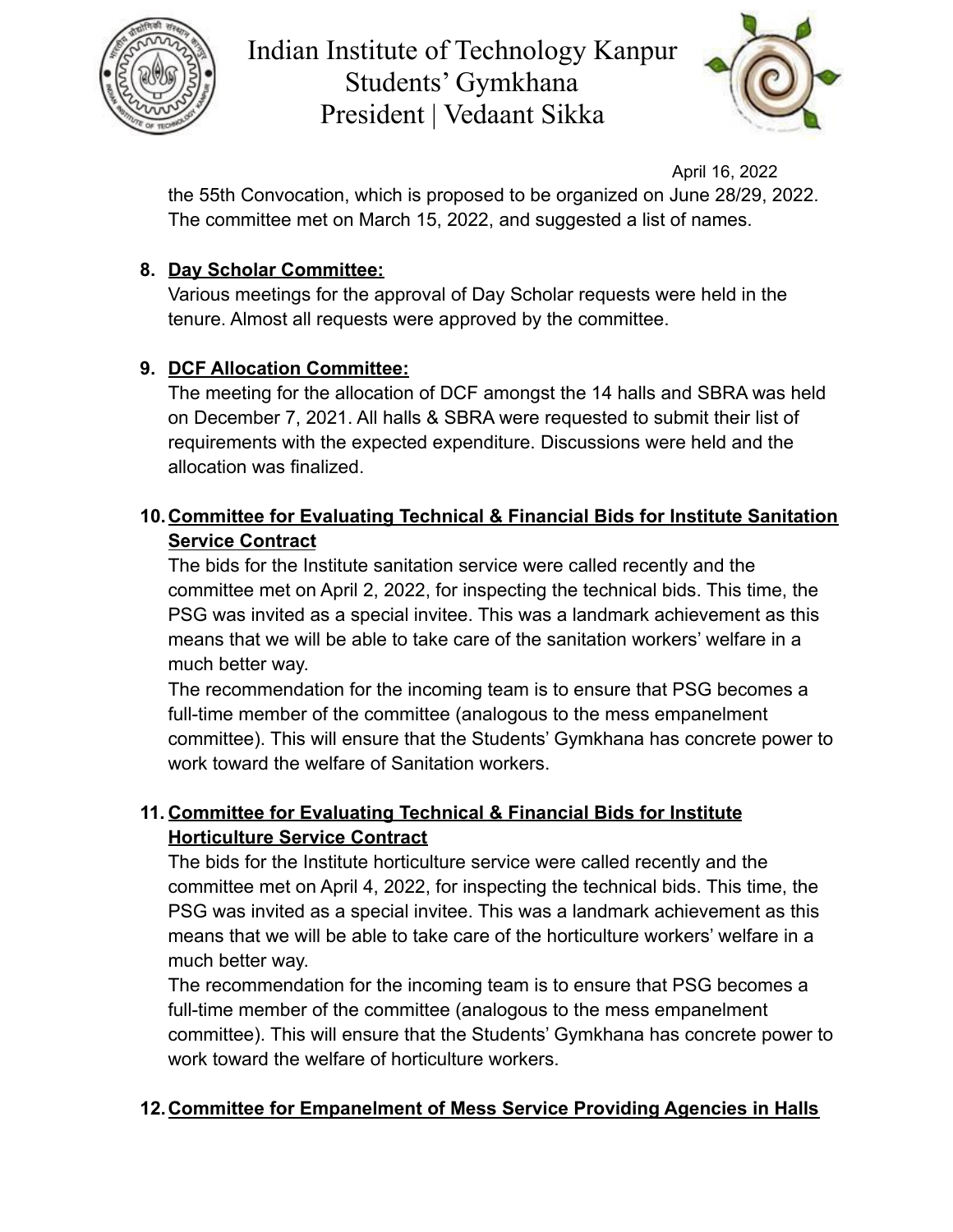



April 16, 2022

The committee approved the legally vetted bid documents for the empanelment over email on December 1, 2021.

The committee then met on February 28, 2022, for a pre-bid meeting with various vendors wishing to file the tender.

A meeting was held on March 5, 2022, to inspect the technical bids of multiple vendors across India who were willing to be empaneled for the messes of IIT Kanpur. A list was shortlisted for the further technical bids.

The meeting for the financial bids will be held on April 13, 2022, and the committee will decide the final list of empaneled mess vendors who would be eligible to bid for the individual mess contracts in the halls of residence of IIT Kanpur.

#### **13.Online Academic Survey Committee**

The following committee was constituted for a review of the conduct of courses in the remote mode at the Institute during the COVID 19 pandemic. The committee took into consideration inputs from all the sections of the academic community, namely, students, faculty, and the support staff on the preparation and execution of course content including the lab courses, assessments, platforms for course delivery, and administrative aspects of remote teaching.

The committee met 4 times and conducted various surveys amongst the above-stated communities while preparing the report. The report with detailed results was submitted recently. The salient points are as follows:

- a. A majority of students were satisfied with the overall general conduct of the online academic aspect of the semester.
- b. Both students & faculty were observed to want to explore the flipped model of teaching in a regular offline semester as well.
- c. There exists a general feeling amongst students and faculty to continue Mookit (HelloIITK) as a full-blown LMS (Learning Management Software) after reverting to normalcy.

## **14.Committee for procuring Furniture(Tables, Chairs, Cots) for Halls of Residence**

A meeting was held on March 14, 2022 to inspect the technical bids of multiple vendors across India. The furniture (cots, beds, tables) were physically inspected by the committee. A list was shortlisted for the further financial bid. The comparatives and financial bids were also discussed soon after and the vendors for the various furniture items was decided based on L1 quotation.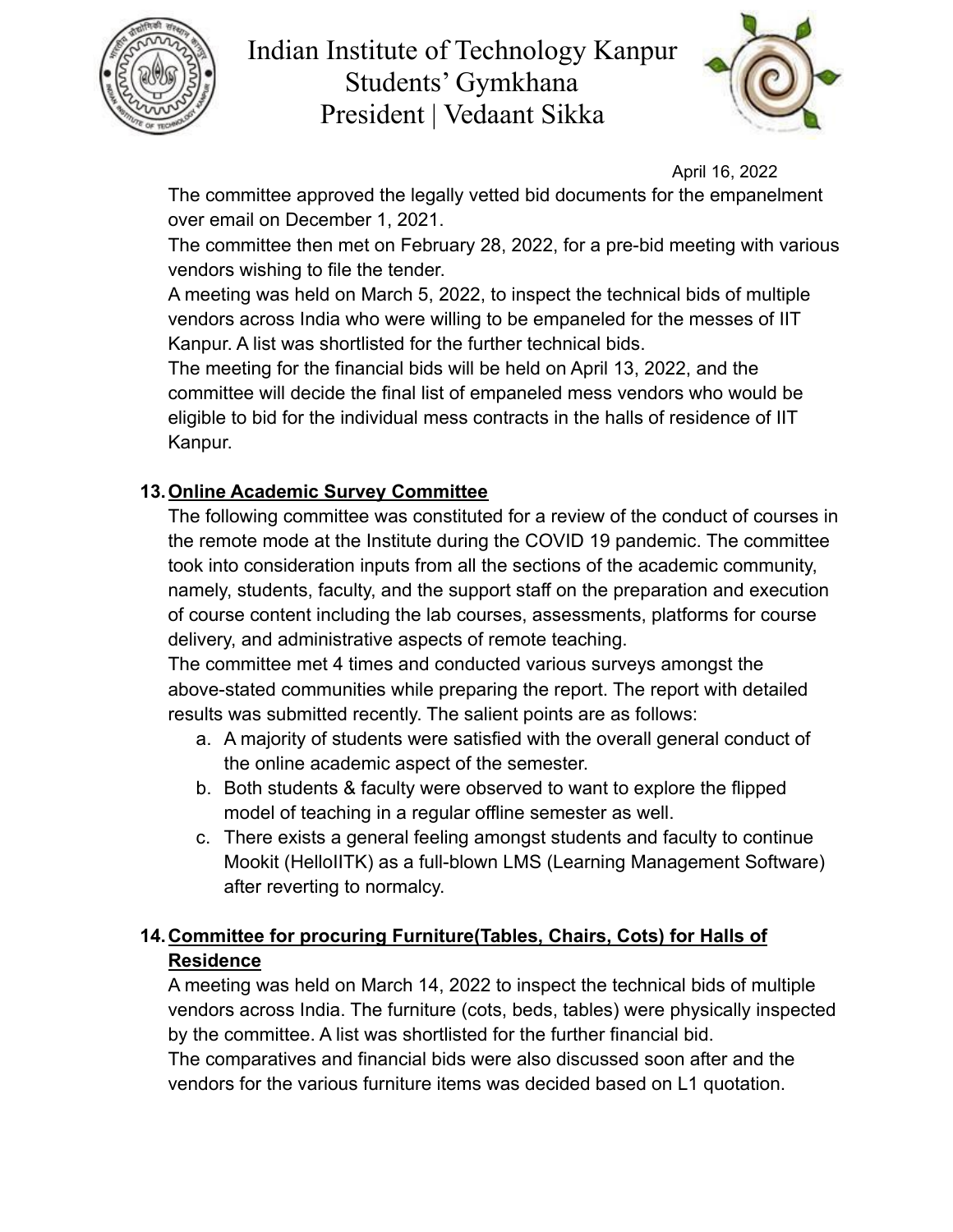



April 16, 2022

## **15.UGARC Implementation Committee/Group**

This committee was formed on October 21, 2021 to work towards the implementation of the UGARC 2020-21. It has met various times and has also formed various sub-committees for implementation. Some of them are listed below.

## **Sub-committees:**

#### **a. English Diagnostic Test & Introductory Level English Course Committee**

The sub-committee was constituted to review the EDT and introductory level English Course requirements. It should also evolve the syllabus of ELC101 and suggest modalities of offering this course. The committee has met a few times but will conclude in sometime.

#### **b. Ethics Course Committee**

The sub-committee was constituted to propose an Ethics Course (Credits: 3). It has met a few times but will conclude in sometime.

#### **16.Anti-Ragging Committee**

The UG Y21 recently came to campus (April 2-10, 2022) and the institute level anti-ragging was formulated sometime before that. It met on March 28, 2022 and discussed various aspects related to preventing ragging on campus. The salient points are listed below:

- a. Anti-ragging squads shall be formed in each hostel.
- b. Posters will be put on campus to share the numbers to be dialled in case of ragging.
- c. Movement of UG Y21 shall be restricted till they are properly oriented.

## **17.Committee for allocation of CPWD quarters**

The committee Committee had to look into the allocation of available CPWD quarters. It met various times during the year and suggested appropriate allocations based on the requests it received.

## **18.Awards**

## **a. Distinguished Teacher Award**

2 meetings of the selection committee of the Distinguished Teacher Award were held to decide the recommendations for the award. The award was conferred to Prof. Parasar Mohanty and Prof. Y.N. Mohapatra.

**b. Excellence in Teaching Award**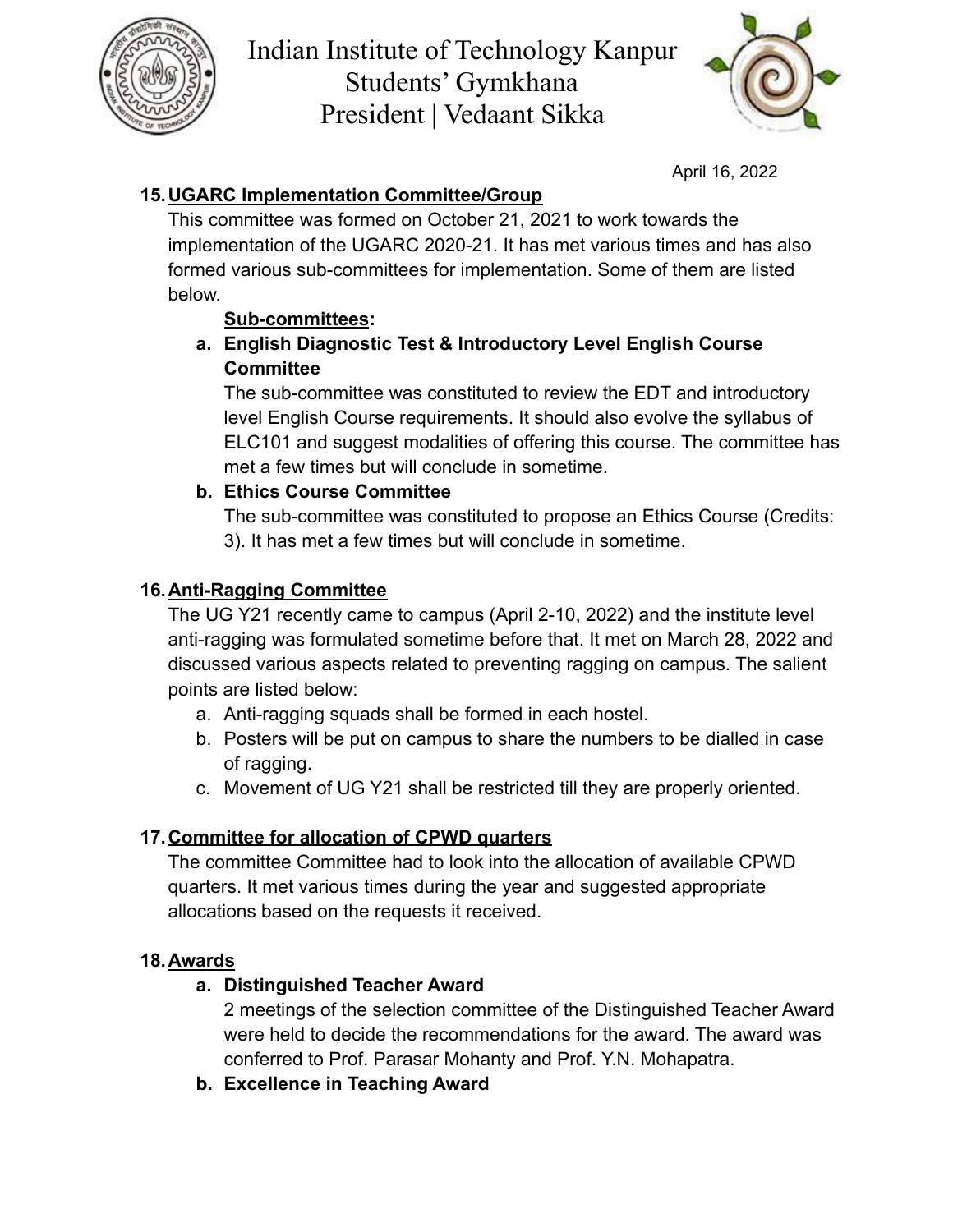



April 16, 2022

Selection committee recommended 19 professors from various departments for the award. The list can be accessed on the DoFA website.

## **c. S.K. Dubey Memorial Award**

The prestigious S.K. Dubey Memorial Award was given to the Mr. Karnal Singh by Satyendra K. Dubey memorial award committee.

## **19.IIT K Carbon Neutrality Committee:**

IIT Kanpur is endeavoring to become a Carbon neutral campus over the next few years. This effort will be spearheaded by recently started Chandrakanta Kesavan Center for Energy Policy and Climate Solutions ( www.iitk.ac.in/see/ckcepcs ) at IIT Kanpur. To undertake this task, a committee has been constituted. The scope of the committee will be to conduct a survey, prepare an interim report, make recommendations on the possible solutions and oversee the implementations of the solutions in a phased manner. The first meeting of the committee happened recently and details for the same will be shared in the End-Term Report.

## **Hall Affairs:**

- 1. The CoSHA helped PG Halls for reopening of canteen in march 2021
- 2. The proposal of Hall Covid Guidelines was discussed and accepted in CoSHA which was accepted in 1st Council of wardens meeting (CoW) and currently Hall level covid task force (HTF) is active in Halls amid Covid 3rd wave.
- 3. The student representatives were in direct contact with Mess Workers & Wardens of various halls to ensure that the people who required work the most would be prioritised.
- 4. The CoSHA in coordination with Hall management office played an important role in calling back students in Batches (A1-A10)
- 5. The Request for opening (September 2022) of Hall canteens with proper covid guidelines was accepted in 2nd Council of wardens (CoW) meeting.
- 6. The Hall Allocation Policy (HAP) 2021-22 was presented in CoSHA and Students' Senate, HAP 21-22 was presented in 2 parts.
- 7. The CoSHA played an important role in handling logistics for more than 2500 students returning to campus after 28th December.
- 8. Inter-Hall Shifting during the semester 2021-22/2: When the UG Y19 & Y20 students were called back in December last week/ January first week, UG Y19 was staying in Hall 13 and initially UG Y20 was allotted Hall 2,3 & 12. The plan was to shift UG Y19 to their parent halls in the first/second week of January 2022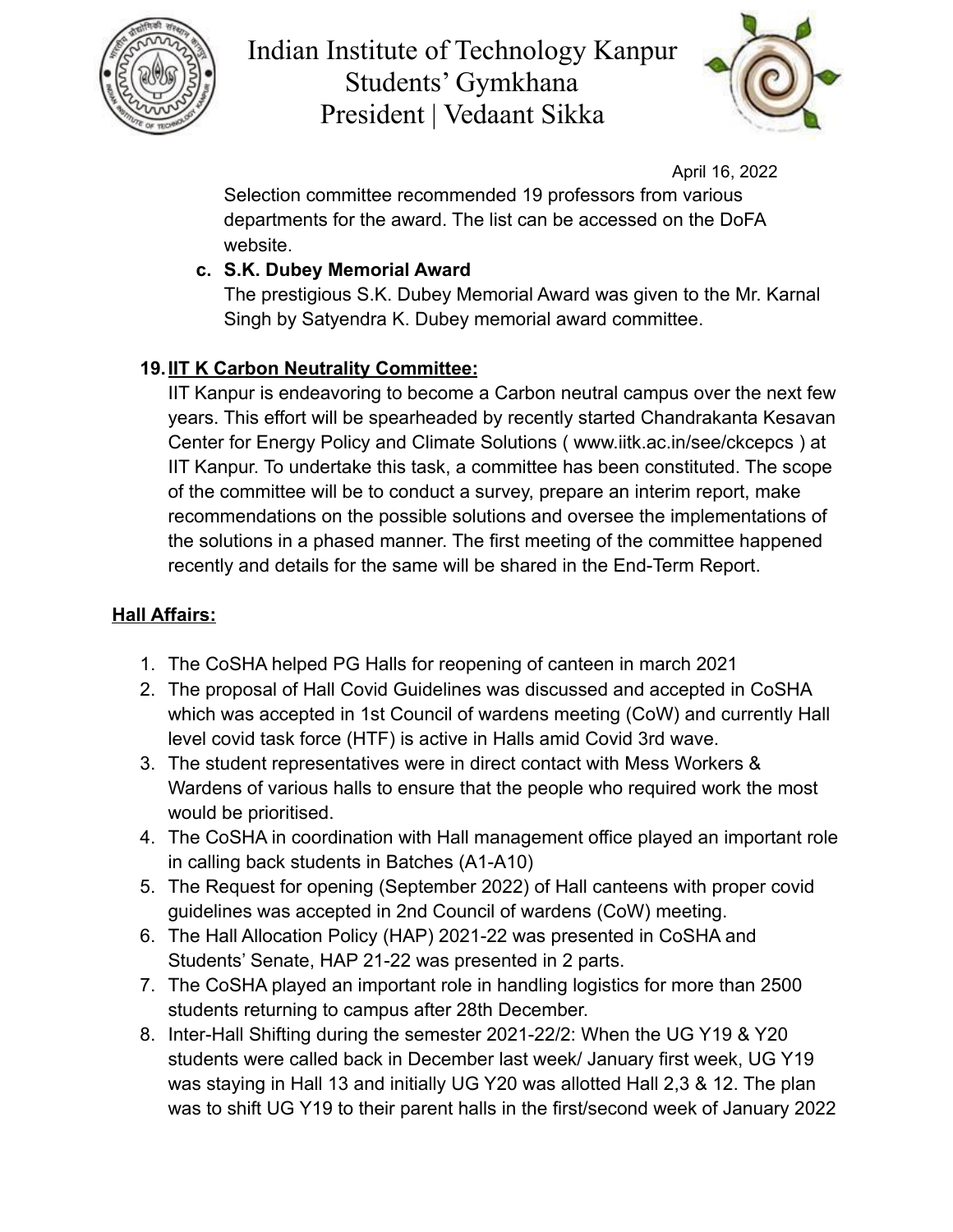



April 16, 2022

and UG Y20 to Hall 13. Unfortunately, COVID 3rd wave struck and all shifting was halted. Thus, this shifting began during mid-sem recess (around March 15, 2022) and was concluded by the second week of April 2022. Hall 13 was entirely vacated by April 1, 2022 (to facilitate the proper return of UG Y21).

- a. First, UG Y19 of parent Hall 3 & 5 were shifted from Hall 13 to their respective parent halls.
- b. Second, UG Y20 of parent hall 3 & 5 were shifted from Hall 2,3,12 to their respective parent halls.
- c. Third, UG Y19 of parent hall 2 & 12 were shifted from Hall 13 to their respective parent halls.
- d. Fourth, UG Y20 of parent hall 2 & 12 were shifted from Hall 2,3,12 to their respective parent halls.

This concluded the inter-hall shifting of around 1500 UG Y19/Y20 shifting during the 2021-22/2 semester.

- 9. The update was taken on Centralized RO installation from all halls was taken.
- 10. The proposal of central mess empanelment was partially accepted in CoSHA. The halls agreed upon providing a list of vendors (Dairy, Chicken, Vegetables, other grocery) to other hostels as well.
- 11. Major problems were faced during January'22 when students were called back to campus as there was shortage of cots and students were coming 24\*7. With the help of DoSA office Hall managers were guided to open the Hall offices 24\*7 and cots were arranged from PG hostels and Hall 13 mainly.
- 12.Hall 4 is the new PG-girls hostel and necessary construction is currently ongoing, Requests were sent to administration to complete the construction at the earliest.
- 13.Elections were conducted in SBRA & Hall 11 with the help of Election commission in 2021, Currently Hall 3, Hall 6, GH-1, Hall 8 are undergoing elections. Hall 2 is going with the concept of Hall representatives without undergoing elections. Hall 4, Hall 5, Hall 7, Hall 9 have the new HECs.
- 14.During the calling back of various UG and PG batches, the entire hall affairs processes were handled efficiently in collaboration with the DOSA office.
- 15.During September, The proposal for opening up hall canteens inside all working halls in order to help students get access to reasonably priced food at odd times & to reduce crowding at other food joints was sent to the administration. The proposal was discussed with the wardens and was agreed upon by all the members with initial timing being 2:00 to 10:30 and no dining. These restrictions were released later as the situation was under control.
- 16.During September, The proposal for opening up Shops in halls was sent to the administration and after acceptance it was forwarded to CEMMC office and halls.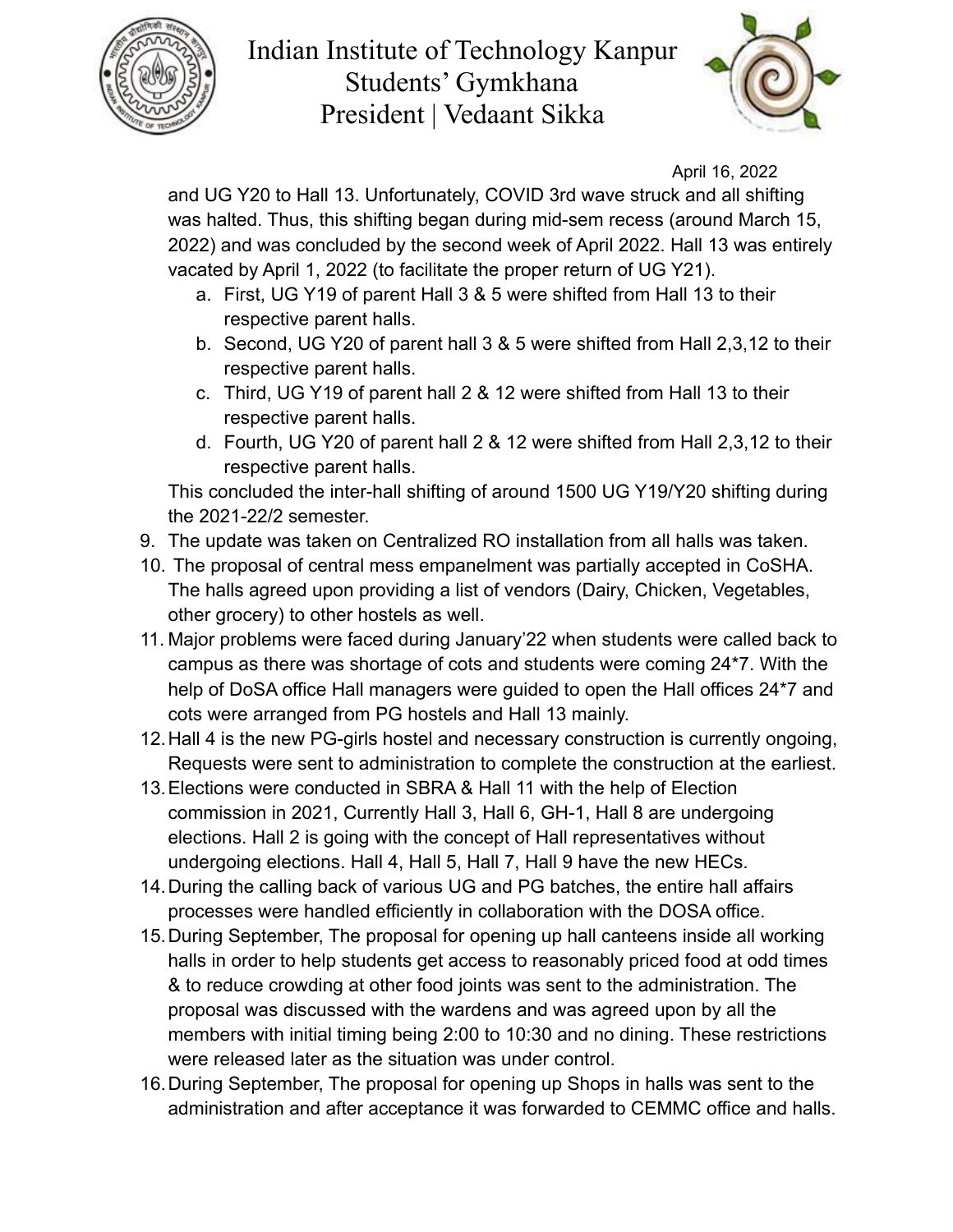



April 16, 2022

17.The workers rotation system started in last tenure was continued with the batch duration increasing from 7 to 14 to 21 (in general) days and then with the calling back of UG Y21 the workers are getting full work.

## **Gymkhana Initiatives & Operations:**

#### **1. Academic relief measures during the second wave peak**

The IITK community was severely affected during the second wave in April 2021 and the following measures were proposed by the Gymkhana and implemented:

- a. No termination for UG students in 2020-21/2
- b. No student will be awarded a fail grade (E/F)
- c. Mandatory make-up of midsems for UG Y20 to be conducted
- d. No 'X' grade to be awarded for thesis credits

These were approved by the senate and implemented which resulted in academic relief for students. Additionally, a mail was sent to all faculty members with a genuine request from the students to make the end semester exams optional or cancel them. This measure persuaded a lot of instructors to either cancel the exam or make it optional.

## **2. Summer Term of 2020-21**

The summer term of 2019-20 was not conducted due to the pandemic. This caused a lot of problems for students who were depending on the summer term to complete their degree on time. The Gymkhana strongly pushed for a summer term and also conducted various surveys for the same. It was decided that the summer term would be conducted. All students with backlogs were permitted to cover up in the summer term. Additionally, students pursuing internships were also allowed to attend the summer term.

#### **3. Committee creation for exceptional cases in April 2021**

In April 2021, the 2nd wave was raging and the situation on campus was terrible. Emergency meetings with the administration were called to discuss this and the it was first decided that UG Y17 students would be sent back. An Emergency GBM for PG Students on campus was called on the same day to make them aware of the situations. The decision to send back all PG students was taken soon by the administration. This was strongly opposed by the Gymkhana. Eventually, a committee was created for exceptional cases which could absolutely not afford to go back home.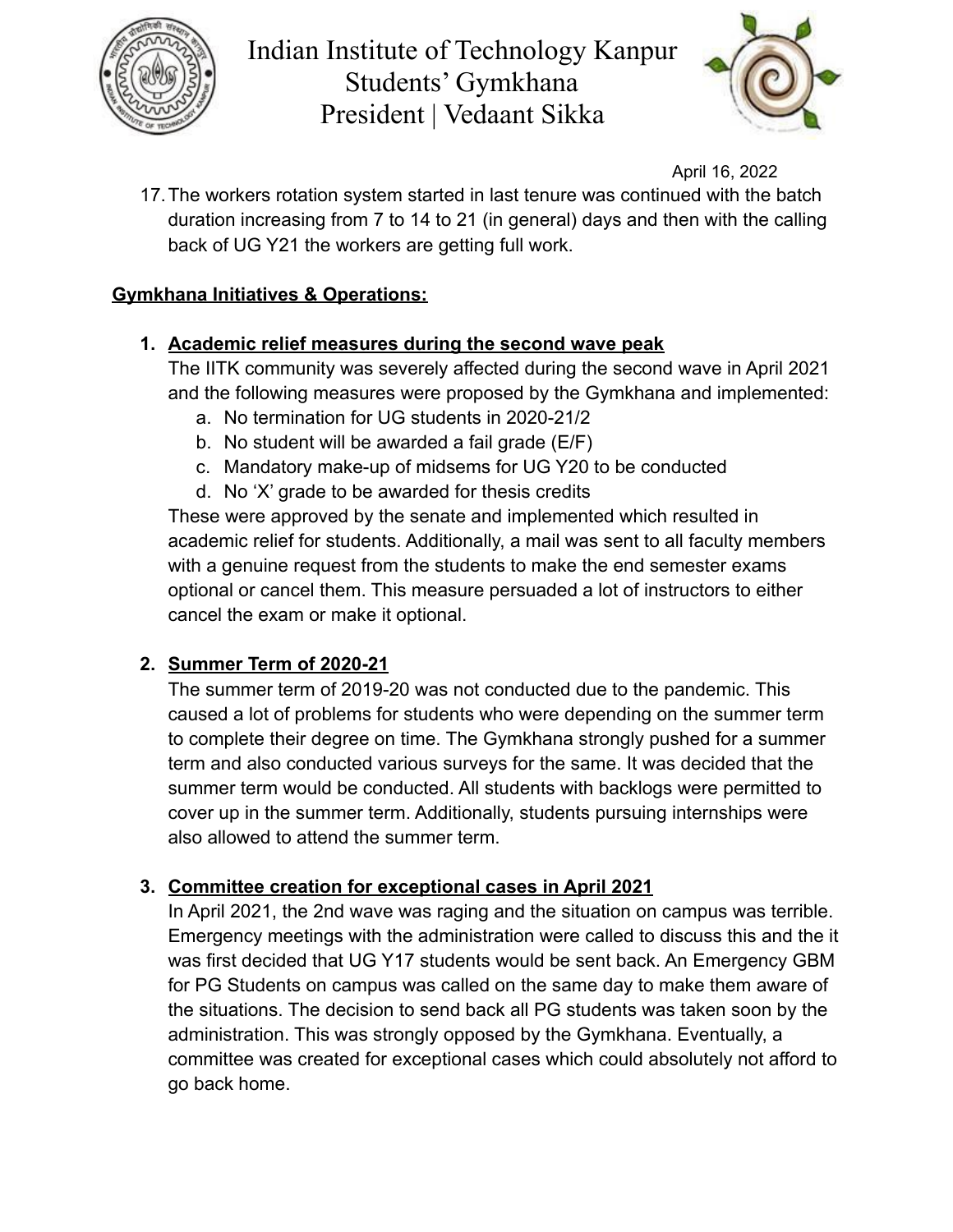



April 16, 2022

## **4. Logistics handled during the second wave peak**

In April 2021, an extremely unfortunate situation was witnessed wherein all students had to leave campus during the peak of second wave. Gymkhana handled a lot of the logistics to try to ease the movement and some of them are listed below:

- a. Coordination for RTPCR reports with students and the labs
- b. Buses were arranged from the campus to the railway/bus stations
- c. Medicine packets were arranged for all students
- d. Masks and face shields were also provided on an immediate basis
- e. There were a lot of restrictions to travel in various states. A compiled document was created and circulated to all students.
- f. Additionally, information to many state transport services were provided that our students are travelling to their homes. This was done to ease the travel of all since difficulties may arise due to the lockdown restrictions.

## **5. Verification of resume points for IIT K Alumni**

There were numerous alumni who were applying to B-Schools and wanted to get their resume points approved by the institute. The Gymkhana facilitated the same for everyone and ensured that all received timely approvals from the relevant bodies.

A lot of students did not know who to approach for the verification which created confusion. As a recommendation, this process should be streamlined with a clear protocol to follow so that it takes less time and follows proper procedure. This procedure should be documented and floated to all alumni groups for reference.

## **6. OYO Tie-up & Hall 14 construction**

Since the incoming students were considerably more than the residential capacity of the campus, various plans with OYO were explored and chalked out. This was done to reduce the crunch till new halls are constructed. Simultaneously strong official requests from the Gymkhana were sent for the quick construction of new halls. Due to the sudden onset of the pandemic, the OYO deal could not be moved further. Although, the current timeline of Hall 14 is that it should be entirely ready by December 2022. A few blocks may be ready before that so that urgent crunch can be released.

## **7. Resolution to begin the callback of UG students**

In July 2021, the callback of PG students was started but there was no sign of the callback of UG students. This was taking a huge toll on the UG community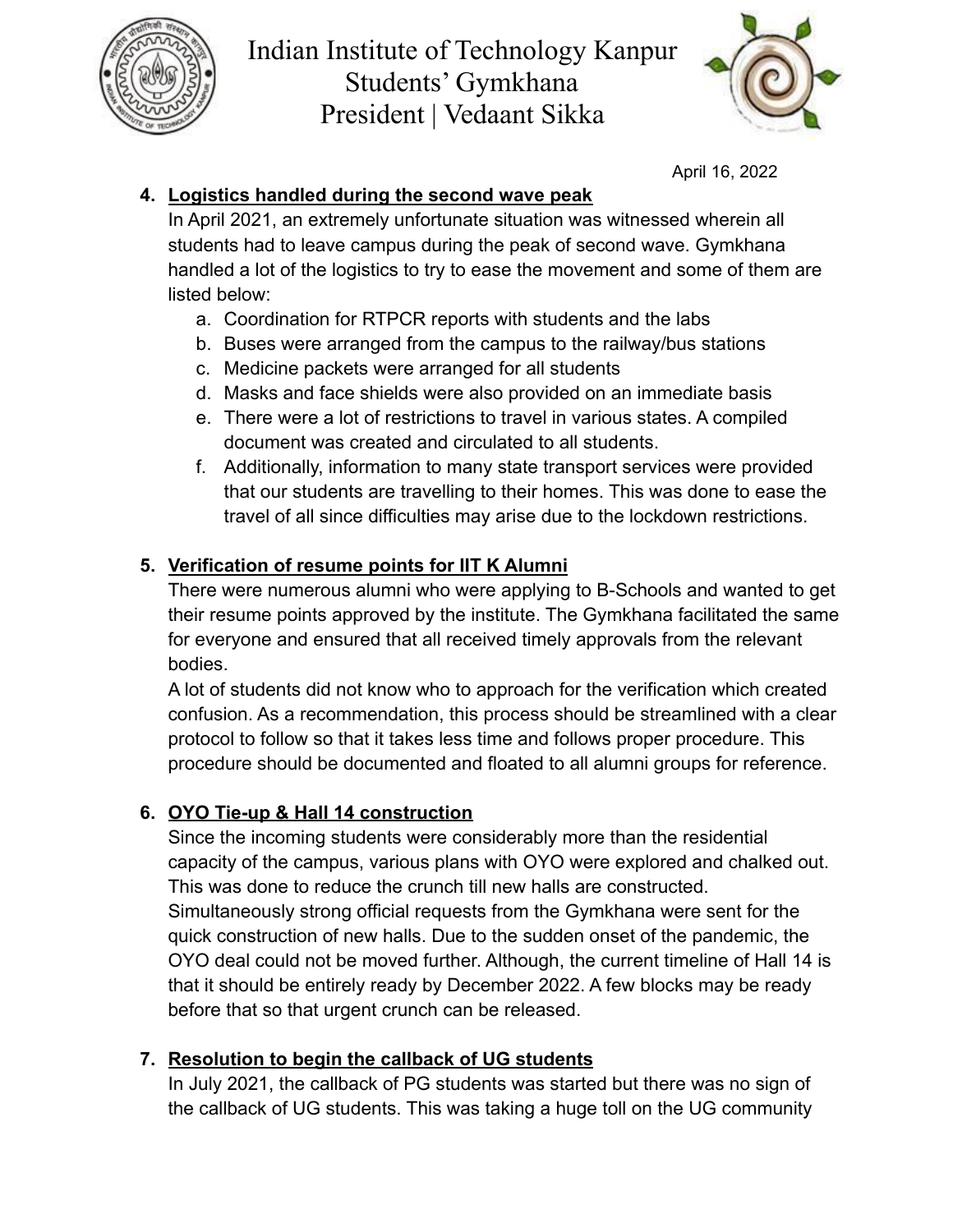



April 16, 2022

since there was no direct and clear communication by the institute on this issue. In lieu of this, the Gymkhana sent a resolution to the administration demanding the immediate callback of resource constrained students and then the other UG students. Several meetings were held in this regard with the administration and

## **8. Callback of Resource Constraint Students**

A large scale initiative to call back UG Y18/Y19/Y20 RC students was executed successfully. The approval to call back 365 students was received. Google forms were floated twice to collect entries from all eligible students. DSAC nominees were appointed to do verification and shortlisting along with approval from DSAC conveners. The final list was vetted at the central level by the Gymkhana. Eventually, almost double the number of sanctioned students were allowed to come back. The entire drive was successful and helped the most vulnerable section of the students in the online semester.

## **9. Basic Kit for UG Y20 RC students**

Since the UG Y20 RC students were coming to campus for the first time in October 2021, the Gymkhana tied up with vendors to create an online portal for the basic items (mattress, bucket, mug etc) which are needed for a fresher. They could order online and the items would be delivered to their rooms/halls. This was very helpful and ensured two important things:

- a. The students received all items at discounted rates since bulk orders were promised.
- b. Social distancing was properly maintained since online ordering and delivery was provided.

#### **10.Y18 callback**

As per the resolution, post the callback of RC students was completed, the callback of Y18 students should have been started. The Gymkhana held a series of meetings with the administration to strongly push for the same. The expected timeline for the callback was October 2021 End but we achieved it well before that. The callback was finally scheduled for Mid-October which was a significant achievement for the Gymkhana.

#### **11. Logistics for Y18 and RC callback**

The DoSA office was handling the procedures & logistics for the callback of students initially. It was then taken over by the Gymkhana for the callback of RC students and UG Y18 students. It was ensured that the waiting times are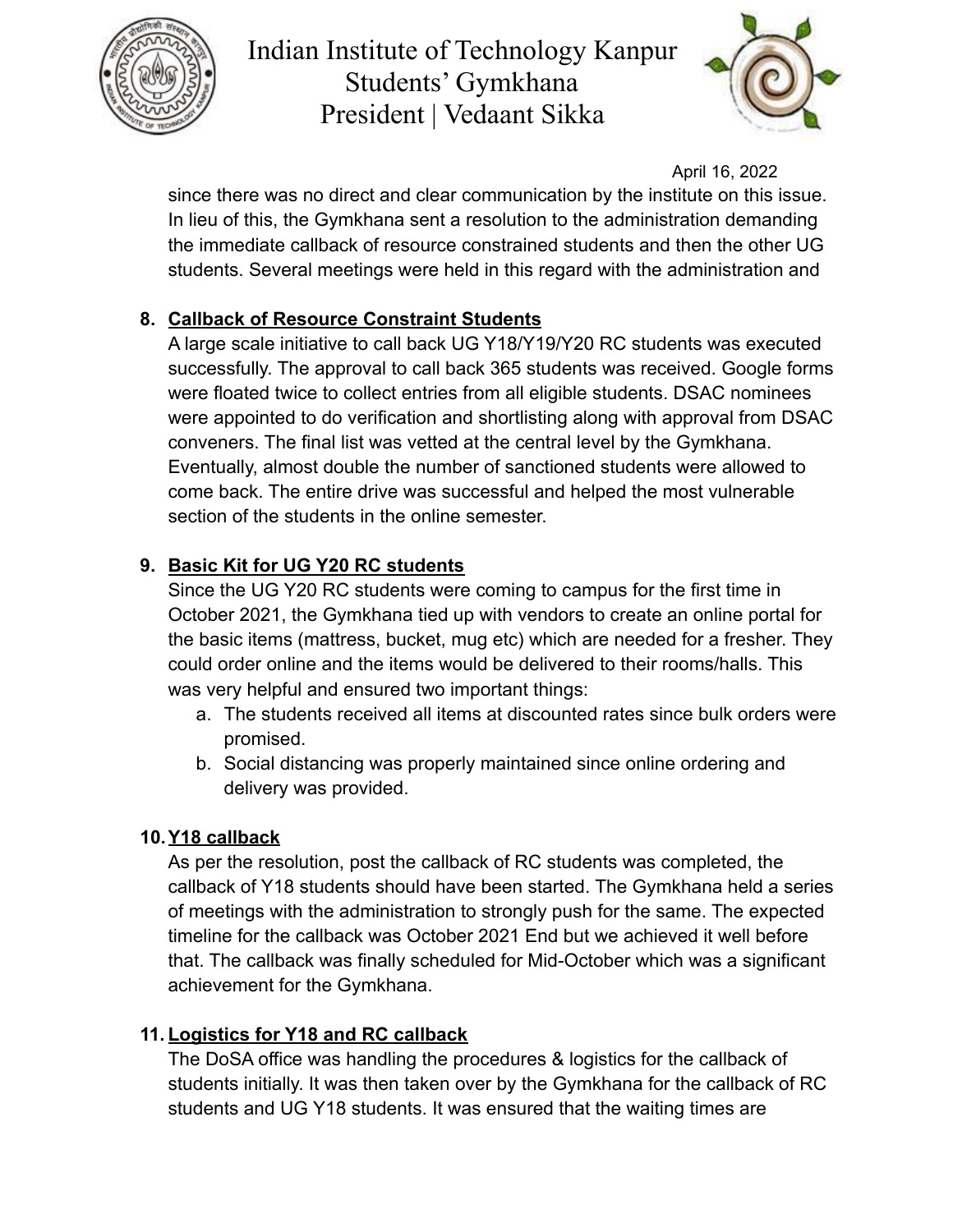



April 16, 2022

significantly reduced for students by digitising the bulk of the process. Other measures were also taken to ease the logistical process for the incoming students. Student volunteers were present at each checkpoint for facilitating the same.

## **12.COVID Relief Fund & backend Team**

The Gymkhana was involved in the creation of the COVID Relief Fund. COVID related health emergencies required a large monetary sum at a very short notice that might be difficult for many households to arrange. The purpose of this fund was to cover unexpected circumstances needing immediate assistance, such as food, medication, other personal health, and safety needs for the IITK community including students and their immediate family members. This fund helped a lot of members of the IITK community with immediate financial aid.

A student backend team was also created for the proper coordination with students who filed for help with the fund. This was very helpful for both the students and the administration.

## **13.54th Offline Convocation:**

The Students' Gymkhana strongly pushed for an offline convocation and helped in various areas of the organisation. Various accommodation plans were researched to present a reasonable case for the offline convocation. The convocation was successfully conducted offline and all COVID protocols were followed properly.

Additionally, a team of 80 student volunteers (PG & UG) were provided to the DoAA office for supporting various tasks and responsibilities in the convocation.

## **14.Winter Stay for UG Students**

There were a lot of UG students who wanted to stay back in December 2021 due to various reasons. A lot of them were resource-constrained and there were different requests too. A survey was floated for the same by the Gymkhana and all of the requests were approved. This was ensured after a series of discussions with the administration.

## **15.Alumni Events/Plans in collaboration with IIT K Alumni Association**

a. Antaragni '21 was streamed to the IIT K Alumni with support from IIT K Alumni Association. The event was a huge success and saw a lot of participation from IIT K Alumni.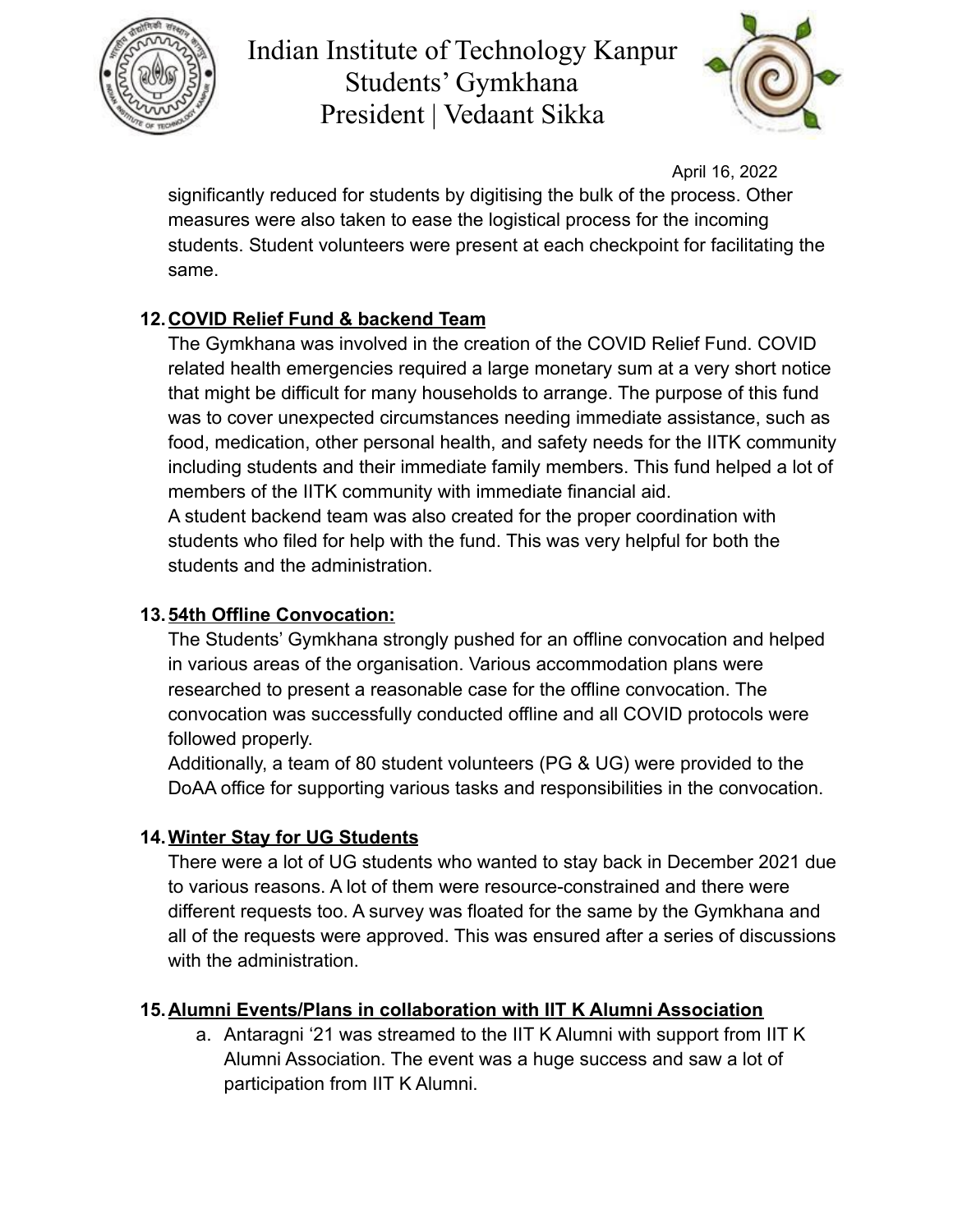



April 16, 2022

- b. The first-ever mega initiative, in association with the IITK Alumni Association, of conducting an online musical reunion event for our IITK Alumni was taken up. It was a successfully conducted on June 20, 2021 and saw huge participation from students, faculty and alumni.
- c. An event for the introduction of the new board of the IIT K AA to the students & alumni was organised. This was aimed towards establishing a connect between IIT K AA and the students & faculty. This was moderated by IIT K alumnus Mr. Samarth Bansal and was successfully conducted.
- d. A connection between the Students' Placement office & the IIT K AA was setup to increase the intern and job opportunities from our alumni base. A deck was created by the OPCs and was shared with the alumni by IIT K AA.
- e. An Alumni Mentorship Plan was discussed and ideated with IIT K AA members. The vision is to help the 3rd year UG students with proper mentorship from senior alumni. Furthermore it will be expanded to other student sections depending on the response.
- f. During the peak of second wave, a COVID support group was created to help the alumni in need and to connect to those with available resources.
- g. Multiple AA board meetings were conducted in the tenure for various agenda items.

#### **16.Protest on campus & further developments**

Due to the various restrictions on campus not being lifted even after the pandemic situation eased up in October 2021, there was huge unrest amongst the student body. There was an HMC report which was forwarded to the senate without due consultation from the student body. It had various unjustified agenda points which were not acceptable to the students. A protest was staged in the main stadium by more than 700 students on October 23 at 2:30 PM. This showed the solidarity amongst the students and it went on for almost 1.5 days (many students stayed back at the main stadium overnight). Various institute administrators came to the stadium to address the students. The demands were kept forward amongst which the most major ones were the scrapping of the HMC report and the easing of restrictions on campus. Various demands were met and some of them are as follows:

- a. Entry/Exit from the campus would be relaxed as per state guidelines
- b. Interhall Movement would be restarted
- c. Halls can organize events like Diwali at their own level
- d. Time of eateries would be increased as per state guidelines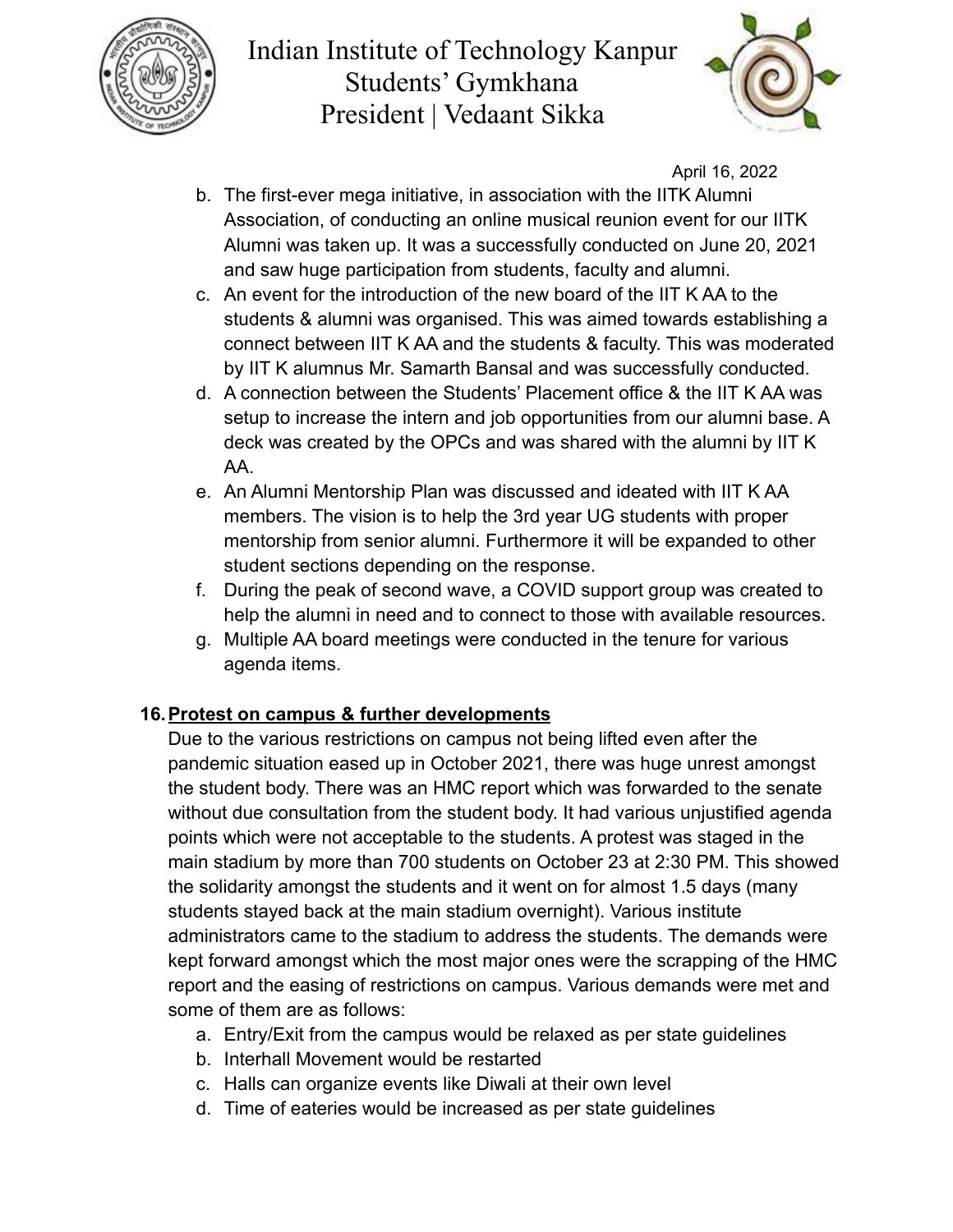



April 16, 2022

The protest was called off officially after the institute officially sent the communication that the report would be sent for consultation amongst the student body if all student representatives in the academic senate would take a uniform stand against it.

The Gymkhana sent an official mail to call off the protest to all the students with the exact proceedings. In the upcoming meeting of the academic senate, the student representatives and a lot of faculty meetings spoke against the report and it was sent back for consultation amongst the student bodies and others. This was informed to the students by a follow-up mail by the Gymkhana. Overall the protest led to a lot of positive changes on campus for the students and was successful in bringing back normalcy to a great extent.

#### **17.Diwali Celebrations**

This year's Diwali was the first major event after the campus partially reopened post the second wave closure in April 2021. There were a lot of things that were planned and executed during the same. The major highlight was in recognizing the tireless efforts of the security, health center, and various other staff members on campus. Some of them are listed below:

- a. Sweets were distributed to various professors and their families on campus.
- b. Sweets were distributed to all security guards on campus.
- c. Sweets were distributed to the health center staff members.
- d. Sweets were distributed to various administrative staff member and offices on campus.
- e. A small Diwali Puja was conducted at the New SAC with the DoSA as the chief guest.
- f. Lights and a food stall (Baked n Ice) were put up at the OAT.
- g. All halls celebrated Diwali at their level.

Overall, the festival of Diwali was successfully celebrated and marked the first major offline campus event post the closure.

#### **18.Raymond's Service**

The suits and clothing material was provided by the vendor on a remote basis to all our students at reasonable rates. This was facilitated by the Gymkhana and was beneficial to many students.

## **19.Yearbook**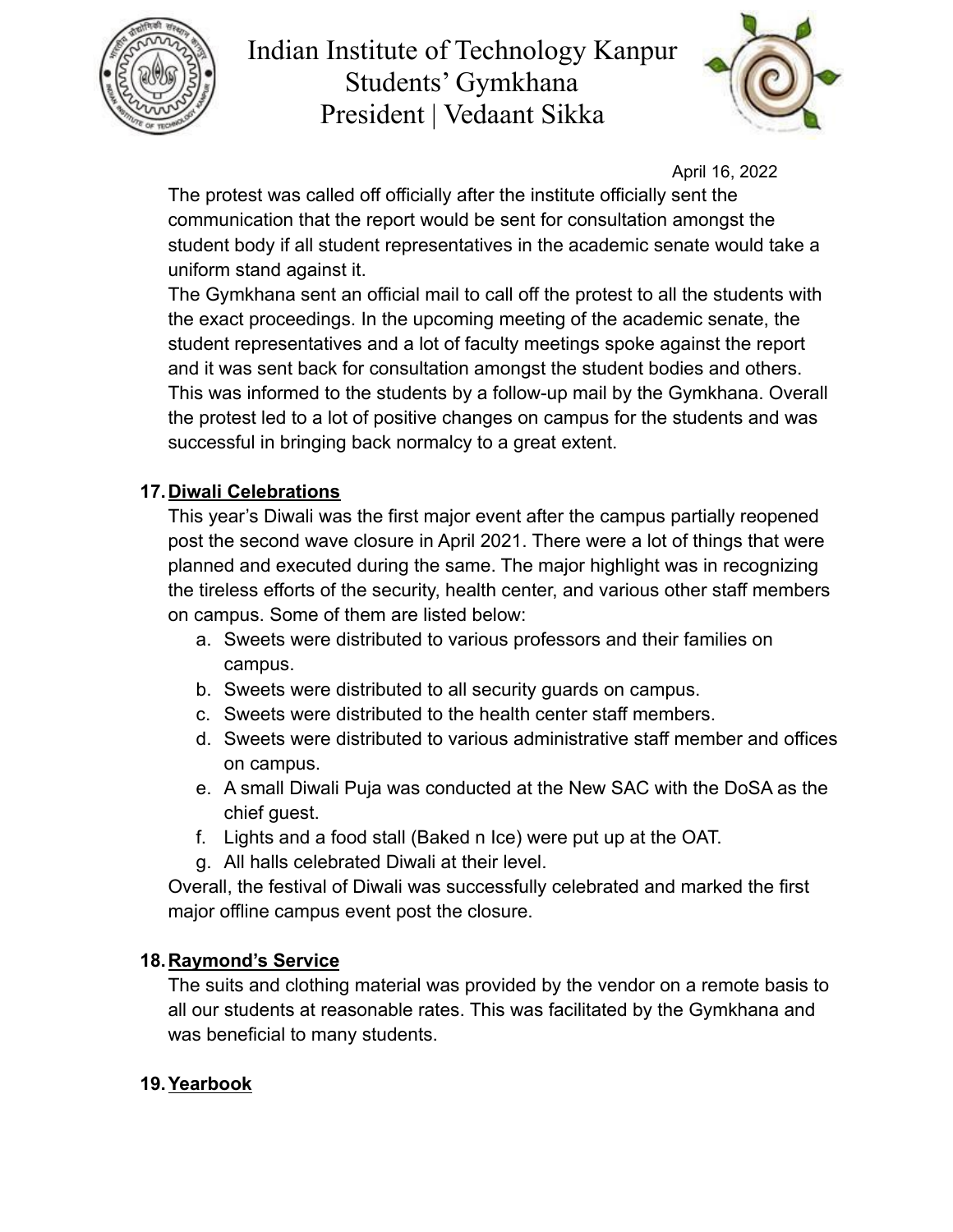



April 16, 2022

As per the setup of last year, the Gymkhana did not outsource the Yearbook creation this year too. The responses were collected by our own portal and the yearbook will be released soon to all students.

## **20.IT Support Drive for UG Y20 & MSc students**

Funds from last year were remaining and keeping this in mind, the resource constraint students were identified among UG Y20 and MSc students. Funds for tablets and laptops were provided to students who were finally approved.

## **21.Open House & Departmental Meets**

One open house was conducted for the PG students with the Director, Deputy Director, Dean, Students' Affairs, Dean,Academic Affairs & Associate Dean, Hall Affairs. The primary agenda items discussed in the PhD Open House were:

- i. COVID-19 response of the Institute.
- ii. General concerns of the PhD students.

iii. The modifications in their program due to the pandemic.

The minutes of the open house were circulated to all PG students for reference. Additionally, various departmental meets were conducted with students during the online semesters. This was done to ensure a connect between the institute and the students.

## **22.Student Entrepreneurship Policy**

The committee report was discussed in SPGC/SUGC and all departments. The feedback was incorporated by the committee and the report was submitted to the director. It was presented in the senate and was approved.

## **23.Gymkhana Orientation**

The orientation for new students was conducted successfully. The councils, festivals, and cells addressed the students to tell them about their functioning and events.

## **24.Senior Class Gift Program**

This proposal was passed last year and the process of implementation is almost complete for the class of 2021. We saw enthusiastic participation from the outgoing batch and were able to raise sufficient funds. The process of procuring brand new chairs for the library with these funds is underway. A survey was also floated to the general body to choose the chair they like the best.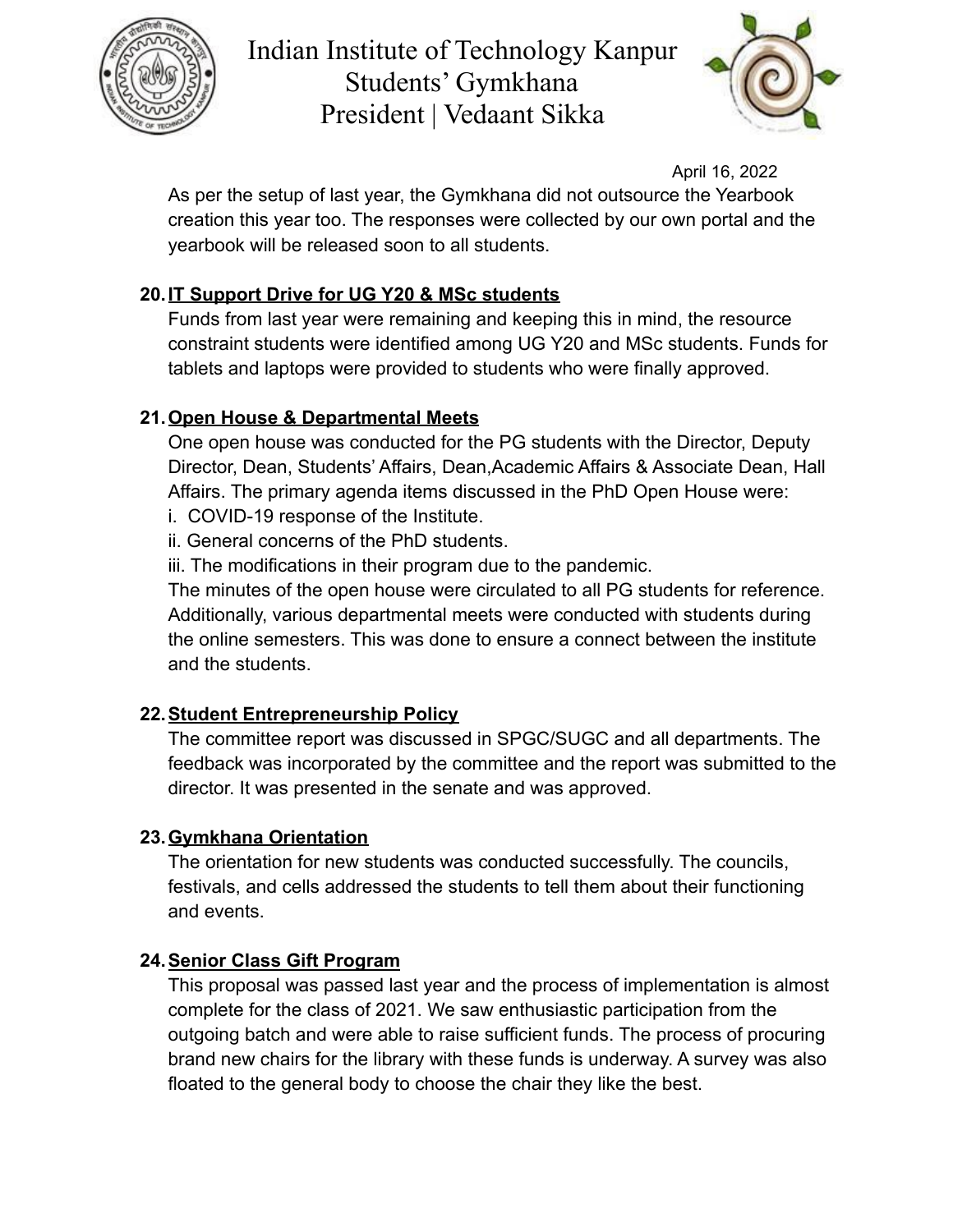



April 16, 2022

## **25.MBB Hiring**

All 3 firms from the big 3 consulting groups came to campus via the President's Office. A total of 17 students were hired in total. This is the highest ever hiring done at IIT Kanpur and marks a record year for the same. This should improve the culture of consulting on campus since we have significantly more students going to the top 3 firms.

## **26.Callback of all students except UG Y21 and PG winter batch**

After lot of discussions and the strong push of Gymkhana, the administration finally announced the callback of all students (except UG Y21 and PG winter batch) starting end of December 2021. This was a significant achievement for Gymkhana as more than 85% of students were allowed to come back to campus. The logistics for the same were supported by the Gymkhana and the return of all was a smooth and successful process.

## **27.Miscellaneous**

- a. Various events were organized on different occasions as per the direction of the Ministry of Education.
- b. A tie-up between the Science & Technology Council and JK Lakshmipat Group was undertaken.
- c. The data of all the activities conducted by the Students' Gymkhana was collated and sent to the institute which shall be further used for the institute's ranking purposes.
- d. Various online events were organized by the councils and cells specifically for UG Y20 to keep them involved during the online semester.
- e. To increase the senior-junior interaction amongst the UG batches, a treasure hunt was organised by the MnC council and it was a resounding success. It helped a lot of juniors get in touch with their seniors which is very beneficial for the culture.
- f. Recently, a form was prepared & floated for the 1st & 4th year UG students to the relevant students. It was a questionnaire on the role & need of Hindi language and the survey results were collated and sent to the recently established Shivani Center.

## **28.Faculty Advisor Program**

- I. A new and improved Faculty Advisor Program was devised.
- II. The proposal is to connect a group of 20-25 undergraduate fresher students to a professor of their department, who as their faculty advisor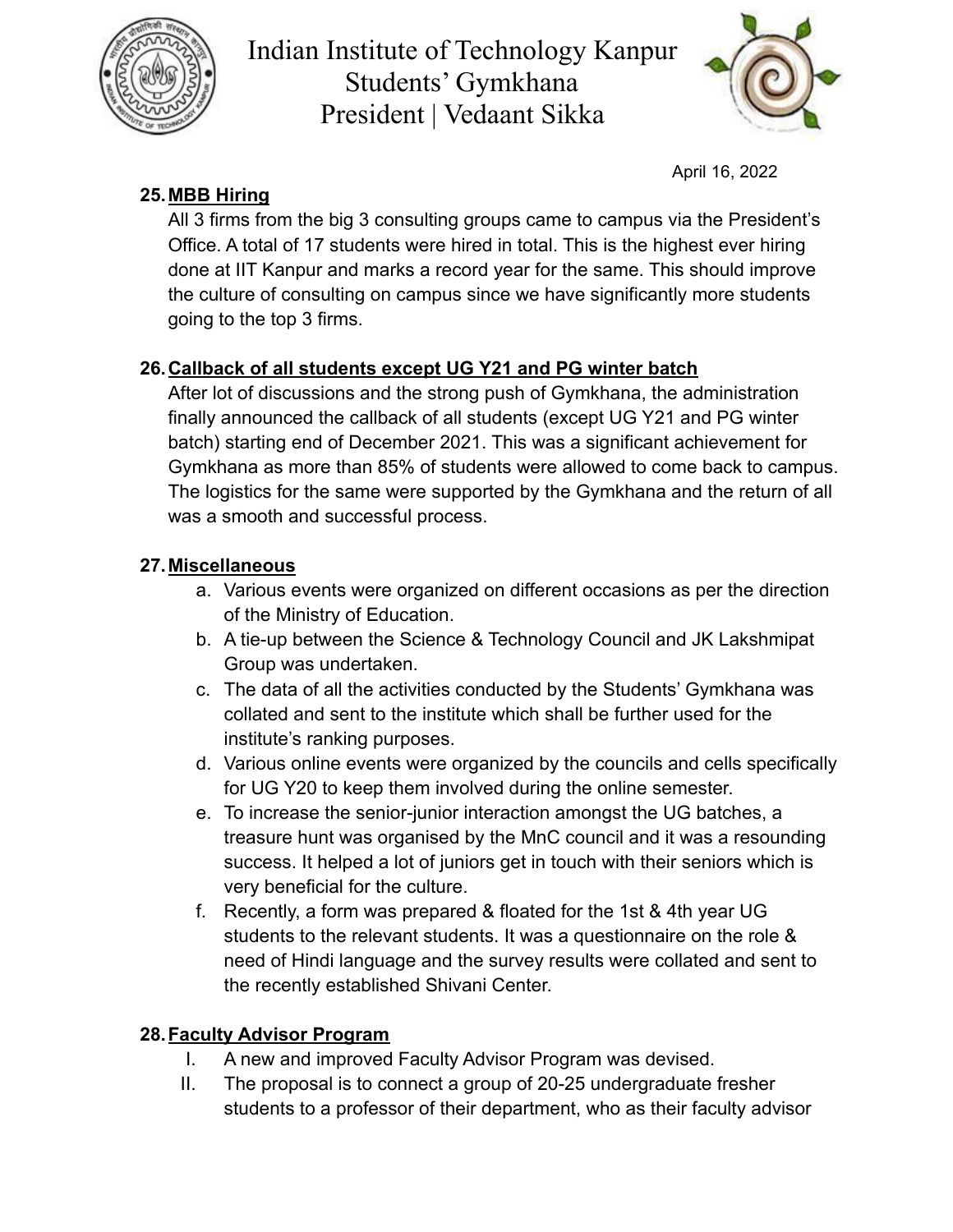



April 16, 2022

will guide them on different matters pertaining to academics, campus life, career, and other decisions using their vast experience.

- III. Comprehensive research was conducted to know why this program was discontinued in 2015 and issues were organized.
- IV. The proposal was drafted in a format that all the issues of the previous program were addressed, like lack of communication, low professor to student ratio in a few departments, lack of agendas to discuss, etc.
- V. The proposal has been agreed upon by the Dean of Students' Affairs and in principle by the Dean of Academic Affairs.
- VI. The proposal wasn't implemented for the Y21 batch due to a highly delayed time of arrival and ad-hoc issues of student callback going on at that time, but will be implemented from next year onwards.

#### **29.Blood donation awareness**

The President's Office, Students' Gymkhana, IIT Kanpur, and Raktarpan in collaboration with BloodConnect foundation, an initiative by IIT Delhi students which is India's largest youth-run initiatives working in voluntary blood donation, which works to tackle blood shortage in India, conducted a session on Blood Donation Awareness to promote the ABCD Campaign: The Anybody Can Donate Blood Campaign, on the occasion of World Blood Donor Day celebrated on 14th June, 2021. Moreover, a meme/ reel making competition was organized which revolved around blood donation and the challenges being faced due to shortage of the same. Through this campaign, we raised awareness among the campus community about the need for safe blood in India compounded owing to COVID-19, how everyone can help, busting myths related to blood donation, and encouraging people to donate blood voluntarily without compensation.

#### **30.Pen-pal initiative for UG Y20 students**

Since UG Y20s students began their journey at IITK online, they had a tough time interacting with their peers. Most of the interactions were possible only through clubs and societies, which not everyone could join. Therefore, to incentivize engagement amongst the students, not just for their own benefit in terms of their academics and overall college experience, but also to guide the UG Y21s who would look up to their immediately senior batch for guidance, a Pen-pal initiative was proposed by one of the UG Y20 batch senators, Ms. Shreya Agarwal.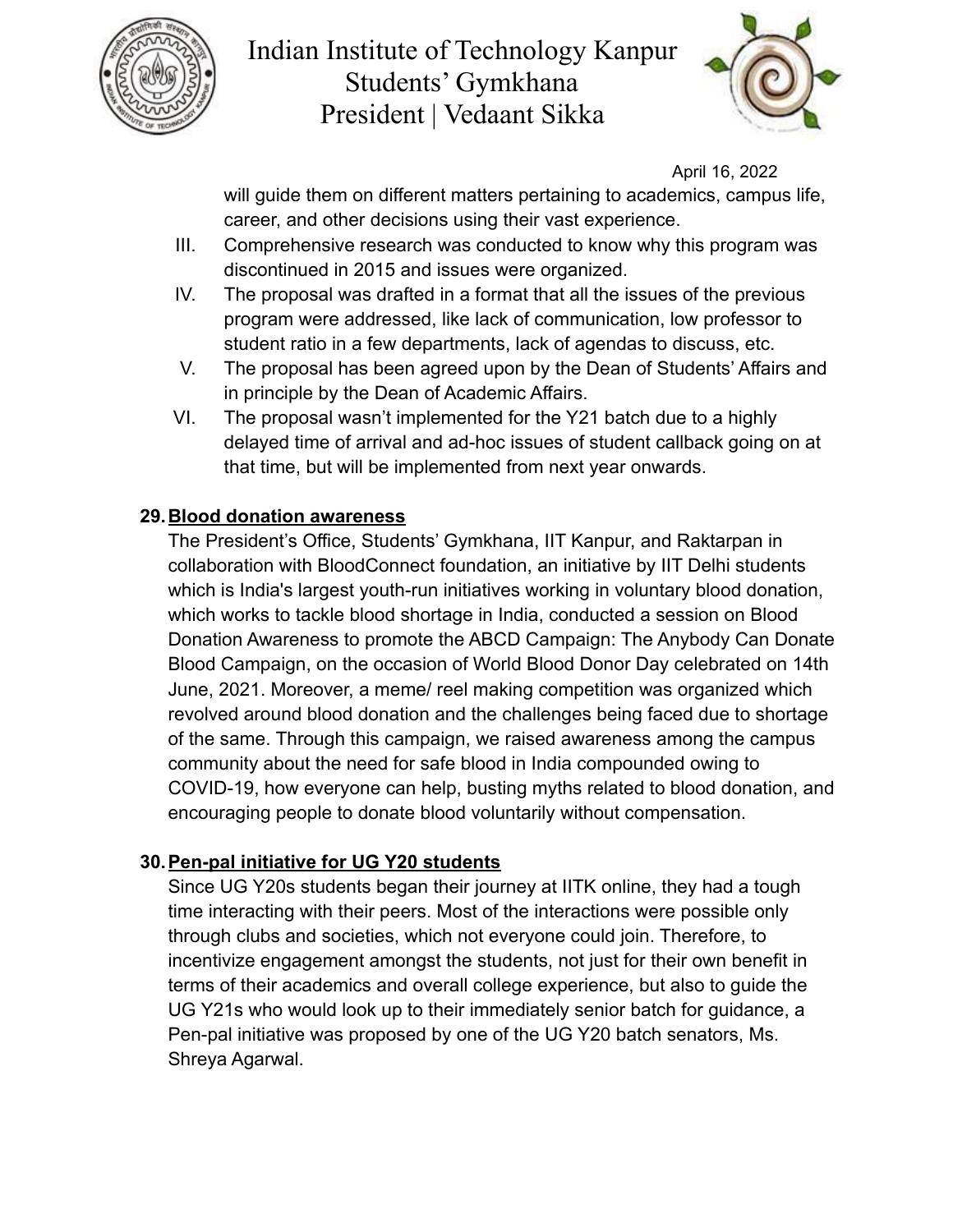



April 16, 2022

The pen-pal initiative was introduced under the gymkhana mandate, exclusively for UG Y20s. Registered participants were randomly sorted into pairs and everyone was informed about their Pen Pal through IITK webmail. After the mutual consent of both the Pen-pals, they shared their basic details via webmail and then shifted to other social media platforms.

A set of generic questions was rolled out which had to be answered by each student about their pen-pal, and the person with the highest correct answers appeared on the leaderboard. Timeline: 17th June'21: Floating of forms for registration 21st June'21: Creating the pairs and sending mails 27th June'21: Question set 1 released 27th June'21: Fill in Your own response to Question set 1 13th July'21: Answer some questions related to your PenPal Refer to the website for further details. https://home.iitk.ac.in/~harshitr20/penpal

To prevent any mishaps in the form of cyber bullying or online impersonation, a dedicated complaints committee comprising Y18 students. Students could freely lodge complaints in the 'complaints' tab by filling out a simple google form or mailing any of the complaints committee's members.

#### **31.Riwayat**

To increase the interaction of students and students and most importantly, to have fun, the Public Policy and Opinion Cell, Vox Populi, Community Welfare Cell, and Entrepreneurship Cell all joined hands to conduct the first-ever inter-pool cells' tournament "RIWAYAT" to re-energize the Summer of 2021 for all of the Y20 batch, UGs and PGs alike. The tournament went on from June to the end of August.

The tournament was specifically for Y20 students and consisted of competitions between 6 pools, namely UG Y20 students of Hall 2, Hall 3, Hall 5, Hall 6, Hall 12, and PG Y20. All the teams represented their respective pools, and the cumulative score of the pools across all the events decided the ultimate winner.

#### **32.DS algo webinar**

Students' Gymkhana in collaboration with PrepBytes conducted two different webinars in light of the internships and placements of students.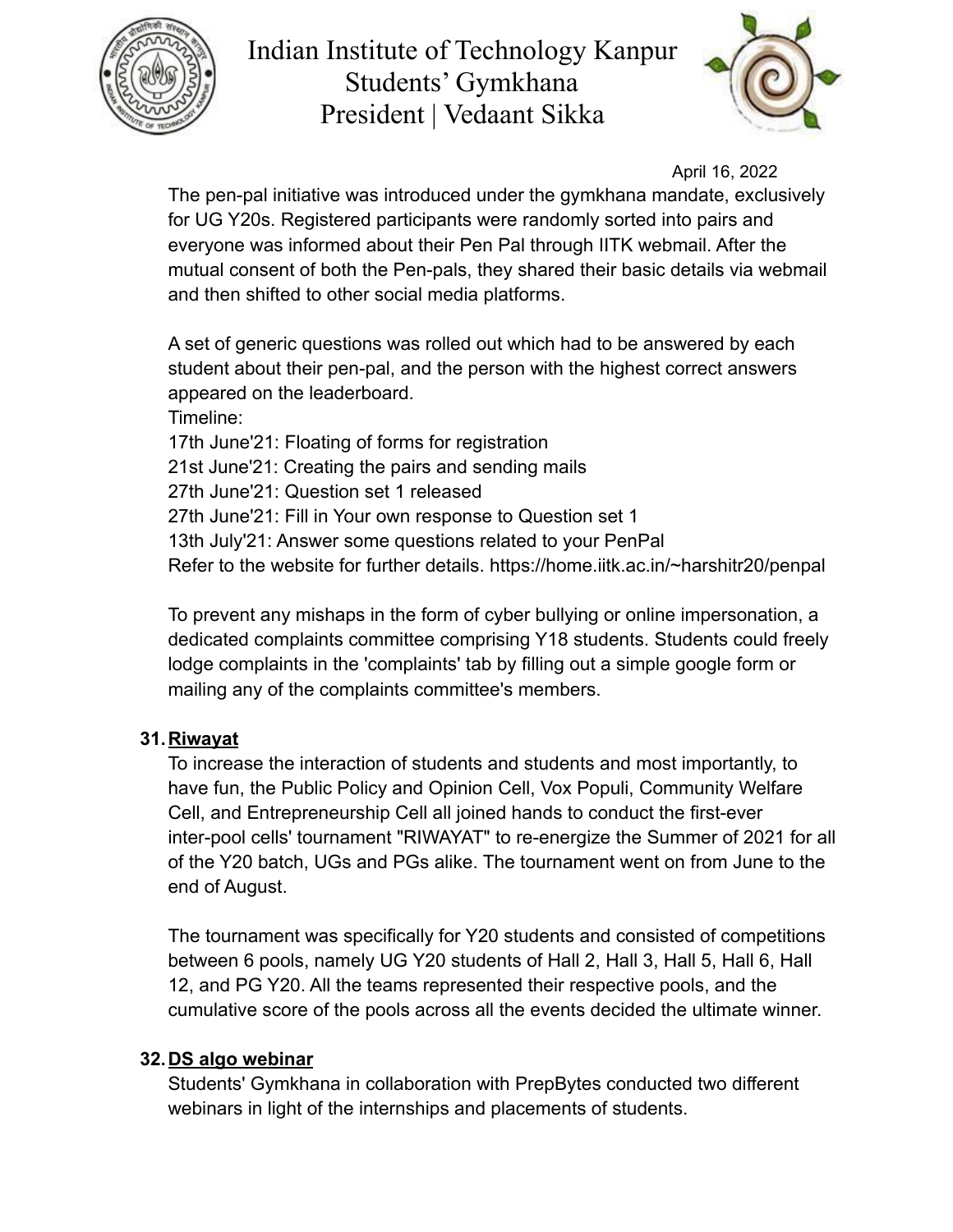



April 16, 2022

Webinar 1: was conducted on 4th July 2021 on the topic How to master Data Structures and Algorithms. This session was planned by keeping in mind the internship and placement season and off-campus opportunities. Around 350+ students participated in this.

Webinar 2: It was conducted on 21st August, 2021 on the topic How to get placed in product-based companies. The webinar was relevant to both beginners as well as proficients. Around 250+ students participated in this.

## **33.Annual report of Students' Gymkhana Activities**

The annual report of the Gymkhana Activities for the session 2020-21 was prepared by the office and sent to the Director's office (Ranking Cell). This report had details about all councils, cells and other activities conducted by the Gymkhana.

## **34.New SAC/OAT:**

- a. RO plant was installed near the first floor drinking water area.
- b. Insect Killers were repaired and put to use.
- c. Photo frames were marked and collated for redesign purposes.
- d. Dustbin stands were installed to prevent spillage.
- e. Chocolate Room & Wazwan were opened for the public.
- f. New lights were installed at the OAT stairs.
- g. The sound room underwent a fire accident and was repaired. Some of the items are pending for procurement.
- h. Printer, shredders and various other electrical items were repaired.
- i. Scrap was sold and removed to vacate areas at the SAC.
- j. The inspection work to repair the senate hall has begun and repairing shall be initiated soon.
- k. Saturday duty has begun for the sanitation staff upon request to the relevant authorities.
- l. An agreement has been reached to increase the manpower by 2 personnel with the DoIP.

## **35.OpenHouse to attract New UG Y21 students to join IIT Kanpur**

An OpenHouse was conducted on October 17, 2021 after JEE Advanced 2021 for new students who have qualified. This was done to improve the connect of the institute with new students and attract them to our campus. The Students' Gymkhana made a short presentation and a video about the campus life and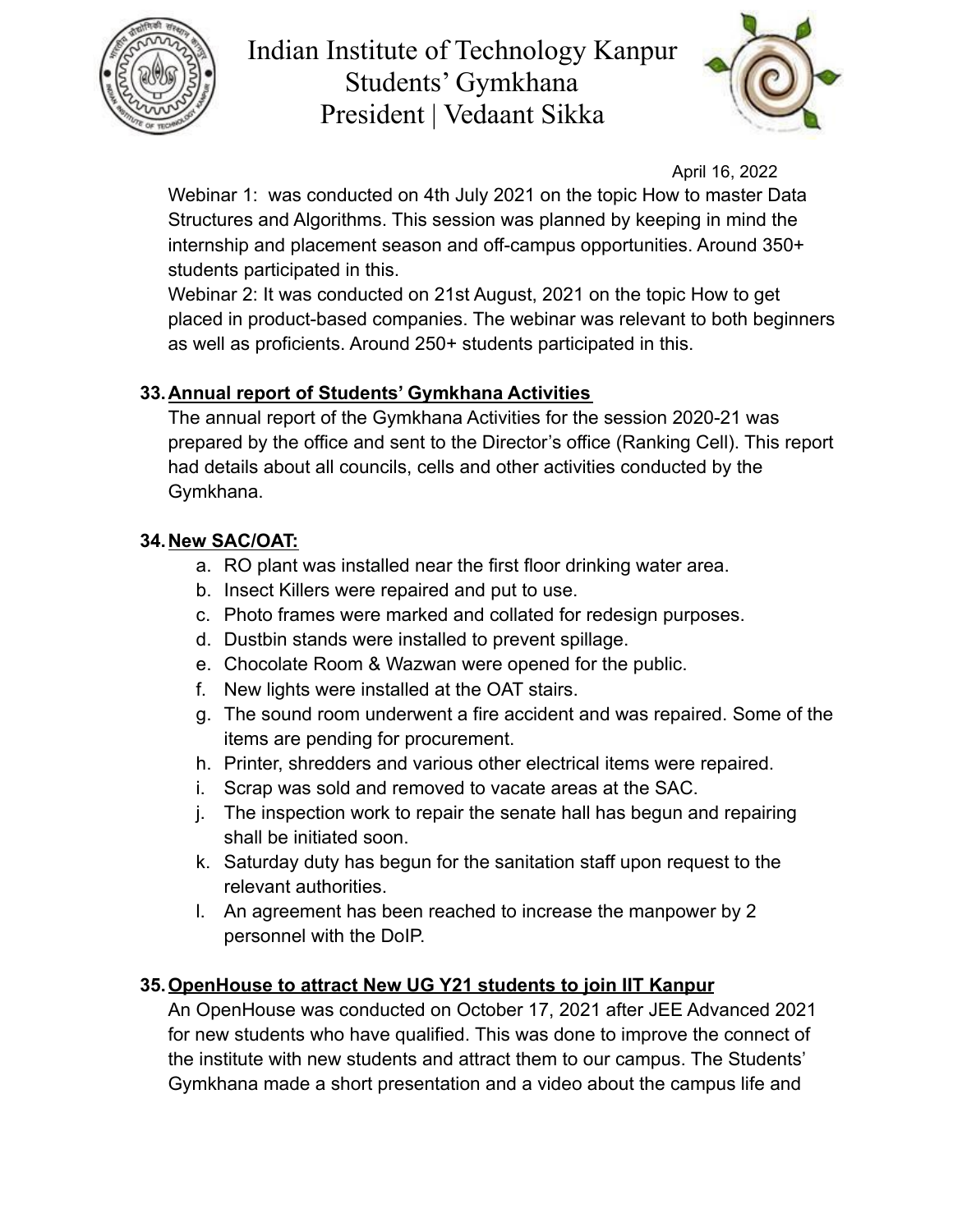



April 16, 2022

what a student can expect if they choose IIT Kanpur. It was a successful event and many students joined the meeting.

## **36.Gymkhana Certificates & Awards**

The details of the pending certificates & awards for the year 2019-20 and 2020-21 were collated and prepared. They have been delivered to the SAC and are in the process of signing from various relevant bodies (patron, chief counsellor etc.) and will be given to the students soon.

## **37.Bain & Co. Visit to Campus**

Alumni from Bain & Co. visited the campus for an informal hangout session on March 5, 2022 with the UG Y19 & UG Y20 students. They talked to the students about management consulting as a profession and what can they expect if they join. It was organised at the OAT staircase and was a successful event with a pariticiption of around 150-200 students. The recommendation to the incoming team is to organise more of such sessions where alumni working in various top companies come to talk informally to the students. This will improve our alumni & industry connect and also ensure that students are more aware about the professional world.

## **38.Passport Session**

The Regional Passport Office, Lucknow, hosted a session over zoom on March 3rd, 2022, to raise awareness about India's foreign policy and to inform the student community about passport-related services, under the 'SAMEEP' (Students and Ministry of External Affairs Engagement Program) umbrella.

The keynote speaker, Mr. Kanishk Singh, an IFS of batch 2013, discussed his experiences as an IFS officer and the Ministry of External Affairs' contributions in securing the Government's developmental objectives while highlighting its key interface with citizens, in the form of passport related services.

This event was beneficial for students going for a career in diplomacy or students who plan to avail passport-related services on account of plans to travel abroad for foreign exchange programs, further studies, or work opportunities.

## **39.COVID 3rd wave handling & the Gymkhana Structures involved**

All students (except UG Y21) were permitted to come to campus starting December 29, 2021. This was a groundbreaking achievement for all but as and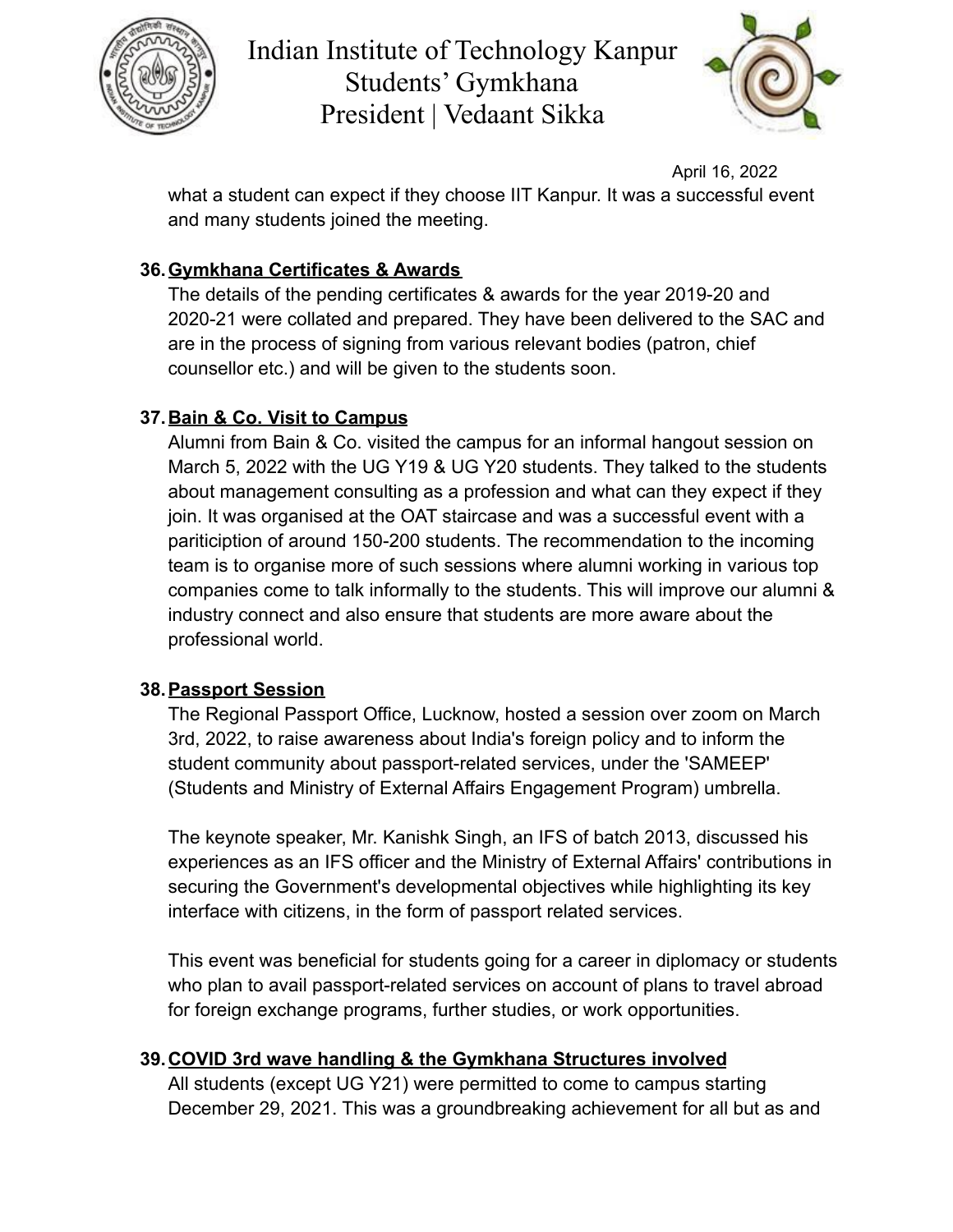



April 16, 2022

when students started to arrive, the 3rd wave of the pandemic simultaneously began.

There were emergency measures were taken to contain the situation and the main aim was to ensure the health of students and also that they are not sent back. Some of the salient measures and discussions were:

- a. Emergency institute meetings to formulate plans.
- b. Emergency student-level meetings were called to initiate the student level structures detailed below.
- c. The callback of students was stopped from January 9, 2022 for sometime since it was observed that most infections were coming in from outside the campus.
- d. Student structures at the central level, Hall level were deployed to contain the spread.
- e. A central Primary contact tracing was set up by the students along with an isolation center back end team.
- f. 2 blocks of Hall 1 were vacated and used for quarantine purposes to contain the spread by quarantining suspected cases.

The Students' Gymkhana along with various student volunteers played a significant role to handle the situation. There were various teams and ideas which were implemented. The details are listed below:

- a. Hall Task Forces (HTF) in each hall having points of contact in each wing/block according to the need of the hall.
- b. The number of students in the HTF varied from hall to hall depending on the occupancy and need. The smallest team was 5 and the largest was of 40.
- c. Active quarantine of students with flu-like symptoms by the HTF.
- d. Live updates were given to the general body of the hall regarding the cases inside the hall.
- e. Arrangement of separate guest rooms in halls to quarantine suspect cases (if needed).
- f. Proper spacing of tables ensured in messes and delivery systems implemented for those who are willing.
- g. Central Team overlooking the functioning of HTFs which also constantly pushing new guidelines for implementation.
- h. Primary Contact Tracing team (with 1 PoC from each hall) working with the HC to actively search and quarantine primary contacts in halls.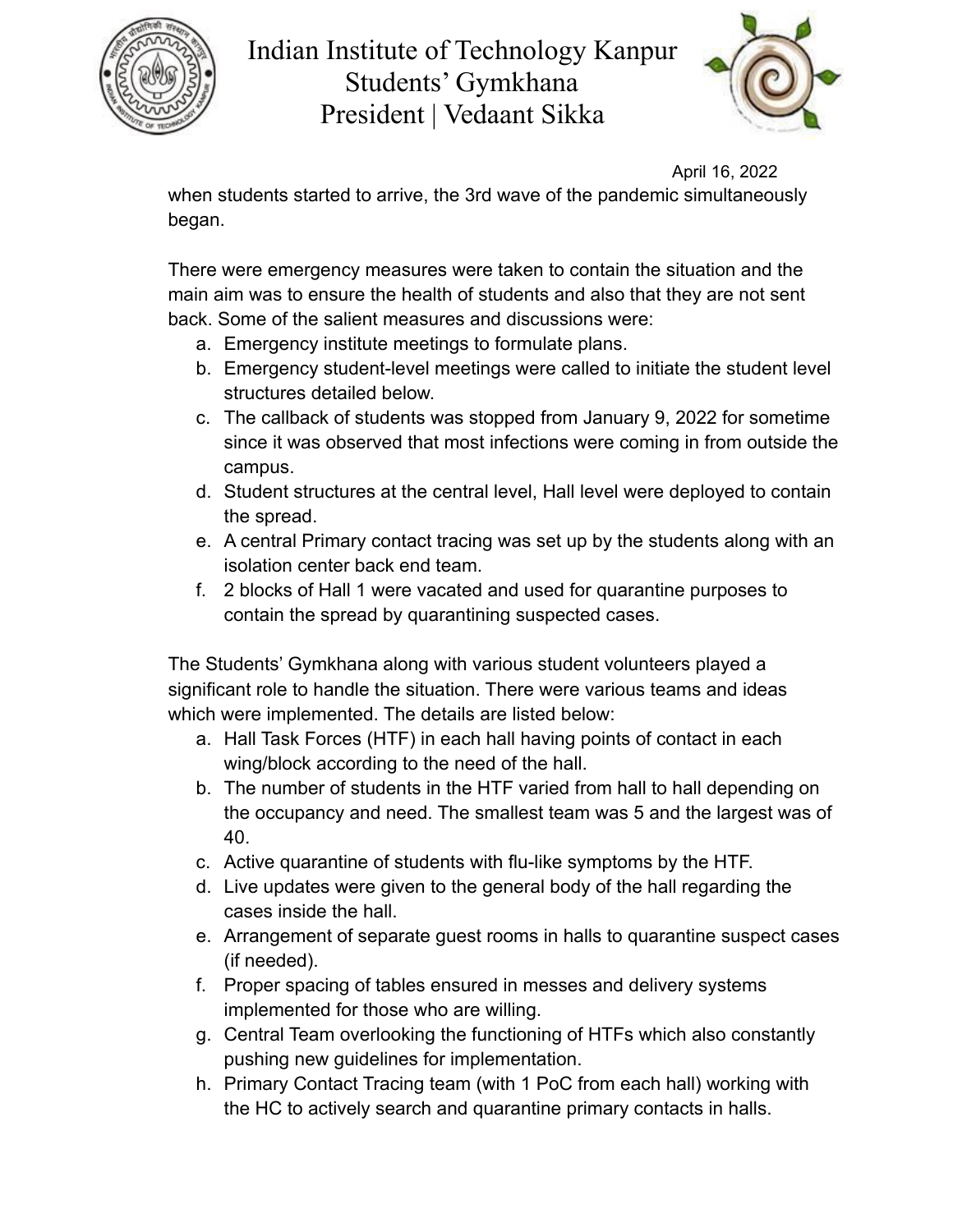



April 16, 2022

i. Isolation Center Team working to ensure that students in isolation centers do not face problems. This team was in direct touch with the students in isolation.

Overall, it was a concerted effort by various bodies in the institute. With proper collaboration and support, we were able to successfully contain the spread and the daily active cases started declining sharply by January 3rd week. By February 1st/2nd week, we were in a comfortable situation and soon the students were permitted to again return to campus from their homes. A very important takeaway was that most of the measures were suggested & implemented in a decentralized fashion based on where the need exists. This is effective since it ensures higher cooperation from the general body (as decentralised) and tackles the problem more efficiently since the solution is tailor made.

This marked a significant effort and achievement for the student volunteers who helped in handling the pandemic situation. I would like to show my sincere gratitude to all such students, faculty & staff who indirectly or directly worked towards handling the situation. I would also like to thank the institute administration (especially the Director, Prof Abhay Karandikar) for taking a hard stand to not send back the students and working to handle the situation on campus.

## **40.Call of the BT/BS Y21 Students to campus**

The proposal to bring the BT/BS students back to campus was presented to the institute authorities by the Students' Gymkhana. The detailed implementation plans to overcome the major challenge of vacating Hall 13 and creating vacancies in Hall 6 for BT/BS Y21 during the academic semester were also presented.

The proposed dates were April 2-10, 2022 and were accepted by the institute. This was a landmark achievement for the Gymkhana as this meant that all students are permitted to come back to campus which bolstered the vision to strongly push towards normalcy.

## **41.Health Insurance Policy Renewal**

- a. The Health Insurance policy for the institute was renewed for the term 2021-22 in July.
- b. Many companies who work in the domain of floating tender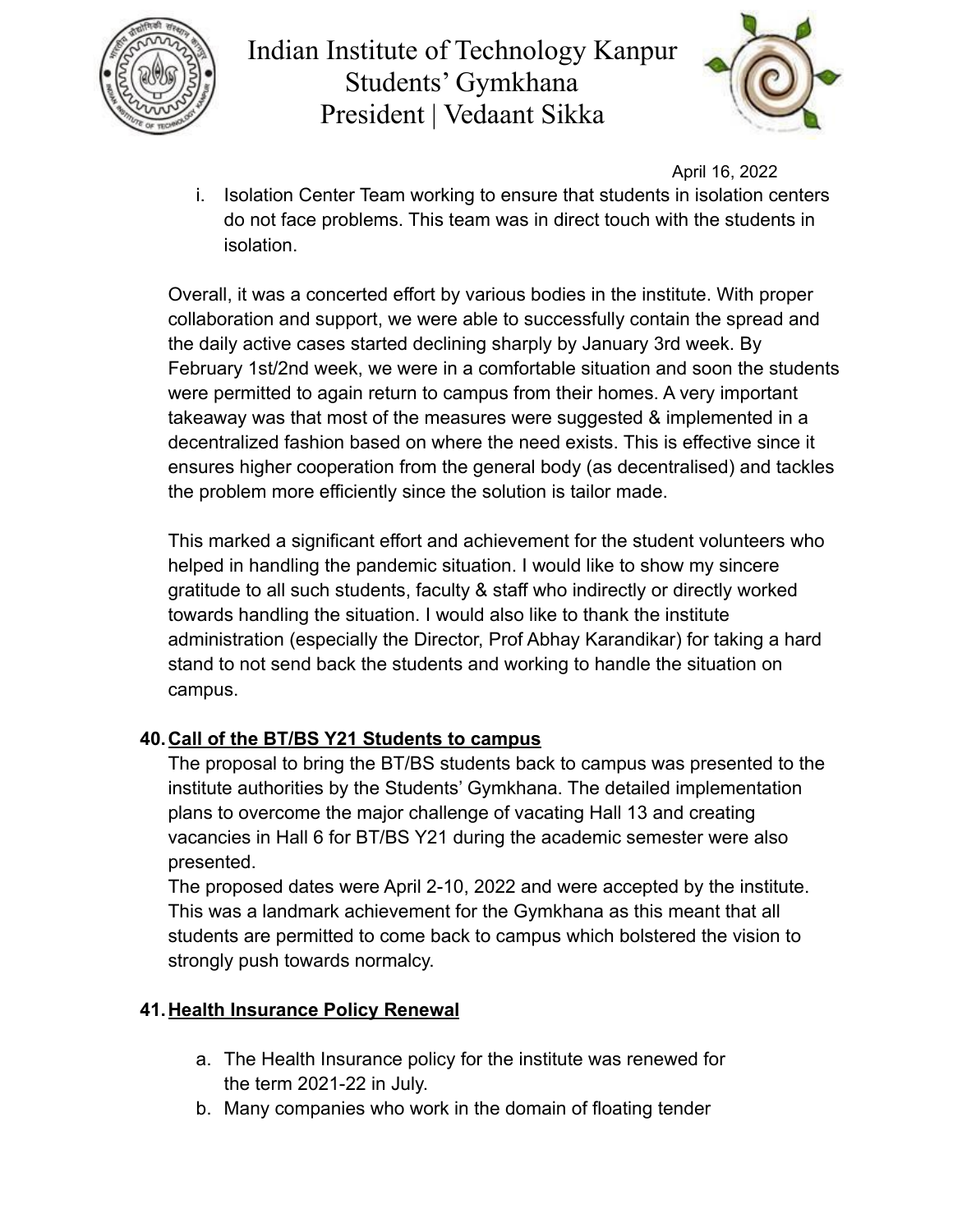



April 16, 2022

for Health Insurance Policies were contacted to get a better policy for the students.

- c. The Policy was renewed with a decrement of Rs.269.00 on the previous premium amount. This was a significant achievement by the Gymkhana as it led to almost a 20% decrease in premium for 8500 students (savings of around Rs. 25 Lakhs in total)
- d. New premium amount is Rs. 944/- plus applicable GST per member for sum insured of Rs.100000/.
- e. OPD cover has increased for 200 cases with a reduced amount of Rs.5000.

## **Festivals:**

- a. A common MoU was drafted and approved for all the 3 festivals. This template will be used for uniformity and to prevent any legal problems.
- b. An LPC committee was formulated for the purchases by festivals between Rs. 25,000 and Rs. 2.5 Lakh.
- c. The dates of all 3 festivals were finalized and approved. Currently, they are approved in online mode. The dates were as follows:
	- i. Techkriti: March 24-27, 2022
	- ii. Udghosh: April 1-3, 2022
	- iii. Antaragni: April 8-10, 2022
- d. It was decided that Students' Gymkhana will push for all festivals to be held in hybrid/offline mode seeing that the pandemic situation has improved significantly.
- e. A detailed proposal was submitted to the institute administration along with annexures (individual details of offline events of the 3 festivals). It stated the strong intent to conduct various events (pronites, band performances, comedy shows, etc) offline for the campus junta.
- f. After many rounds of negotiations with the institute administration, security, and other relevant authorities, the proposal was approved on March 12, 2022.
- g. The financial grant discussions took place and the respective grants were approved on March 15, 2022.
- h. Rang Barse was held on March 12, 2022 as a pre-festival Holi event by the Teckriti Team.
- i. All three festivals were held in hybrid mode with various events (pronites, band performances, comedy shows, etc) conducted offline for the campus junta (students, faculty & staff). Udghosh invited participants from other institutions but no accommodation was provided. All 3 festivals were a resounding success.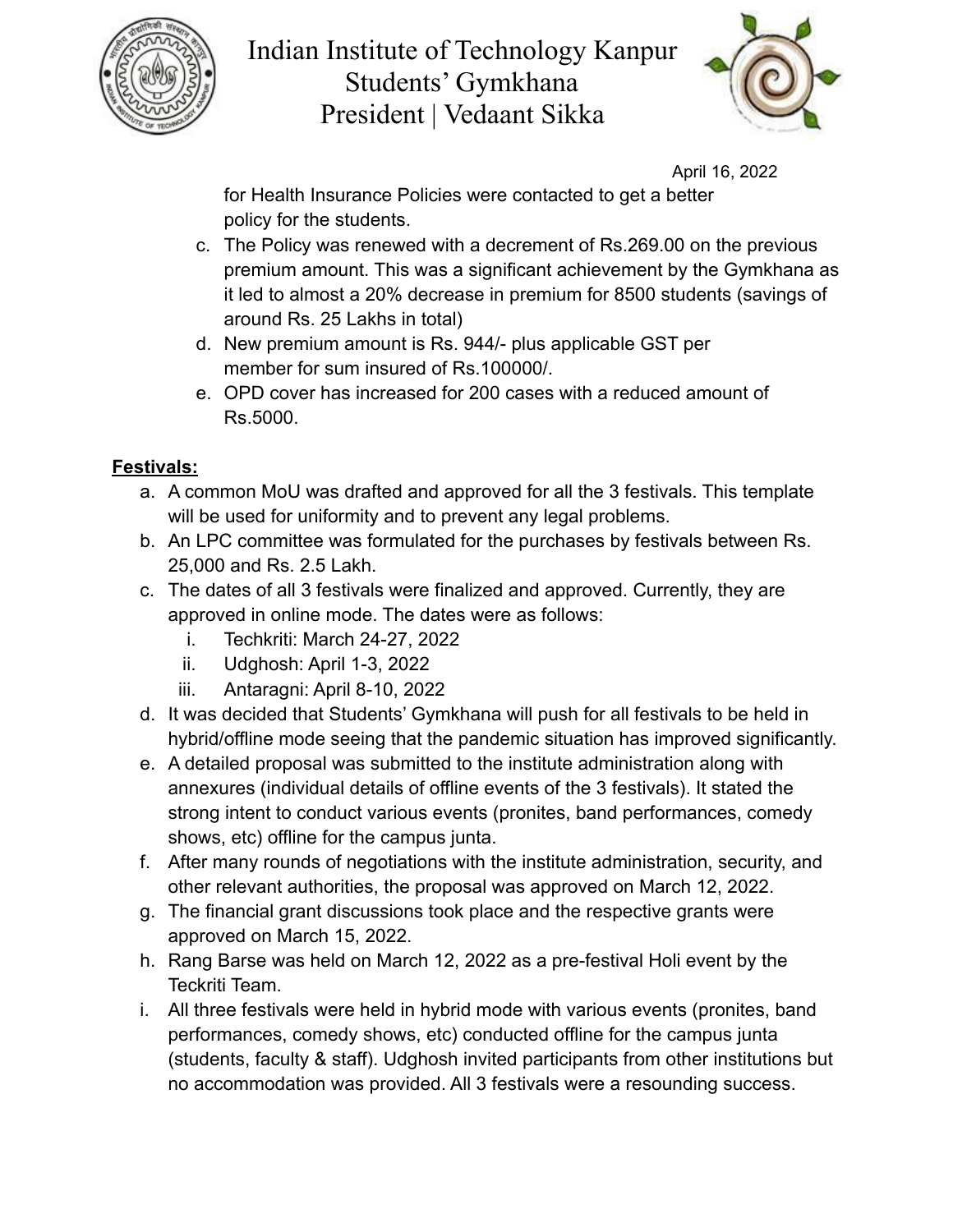



April 16, 2022

## **Recommendations**

- 1. Currently, PSG is a member of various Dean/Associate Dean selection committees. We should push to be included in all dean selection committees since students are impacted by almost all dean offices now. In particular, we should request to be made part of the selection committee for Dean, Administration. This has been discussed with the Director already and should be formalised on paper soon.
- 2. The Hall Management Council has become too big a committee for proper discussion. It needs to be trimmed down and restructured. A possible structure would be as follows:
	- a. DOSA (Chair)
	- b. ADHA
	- c. President, Students' Gymkhana
	- d. Convener, CoSHA
	- e. Warden-in Charge of all halls (i.e. 1 warden per hall)
	- f. Hall President of all halls
- 3. In general, with the increase of the size of the institute in terms of students, faculty, departments and various other aspects, there is a strong need to relook at old institute committee structures. A lot of them can be trimmed down to reduce the number and increase efficiency & output. Additionally, reducing the size of the committee will mostly mean that student representation is increased proportionally which will be beneficial. A committee in the PSG office or the Students' Senate can be formed to look into this & such proposals can be taken forward to the relevant institute authorities.
- 4. The Sanitation & Horticulture department are ones where PSG is not included as a member in committees where tender bids are discussed. This should be changed from the coming year as this will give us real power to change and impact decisions which affect workers' welfare. SG has a history of supporting workers' welfare since we consider them an integral part of our family. This year, we were invited as a special invitee to the technical bids and we should push for permanent membership in the coming year.
- 5. The COVID Relief Fund has ample amount of funds remaining and it should be converted to a general purpose benevolent fund. Discussions for the same have already been started. There are some legal issues which will have to be cleared for the same.
- 6. There was a gap in the research work of PhDs due to the pandemic. This has now led to a problem wherein a lot of degrees will go over 5 years due to the breakage in between. The stipend will reduce post that and will eventually stop.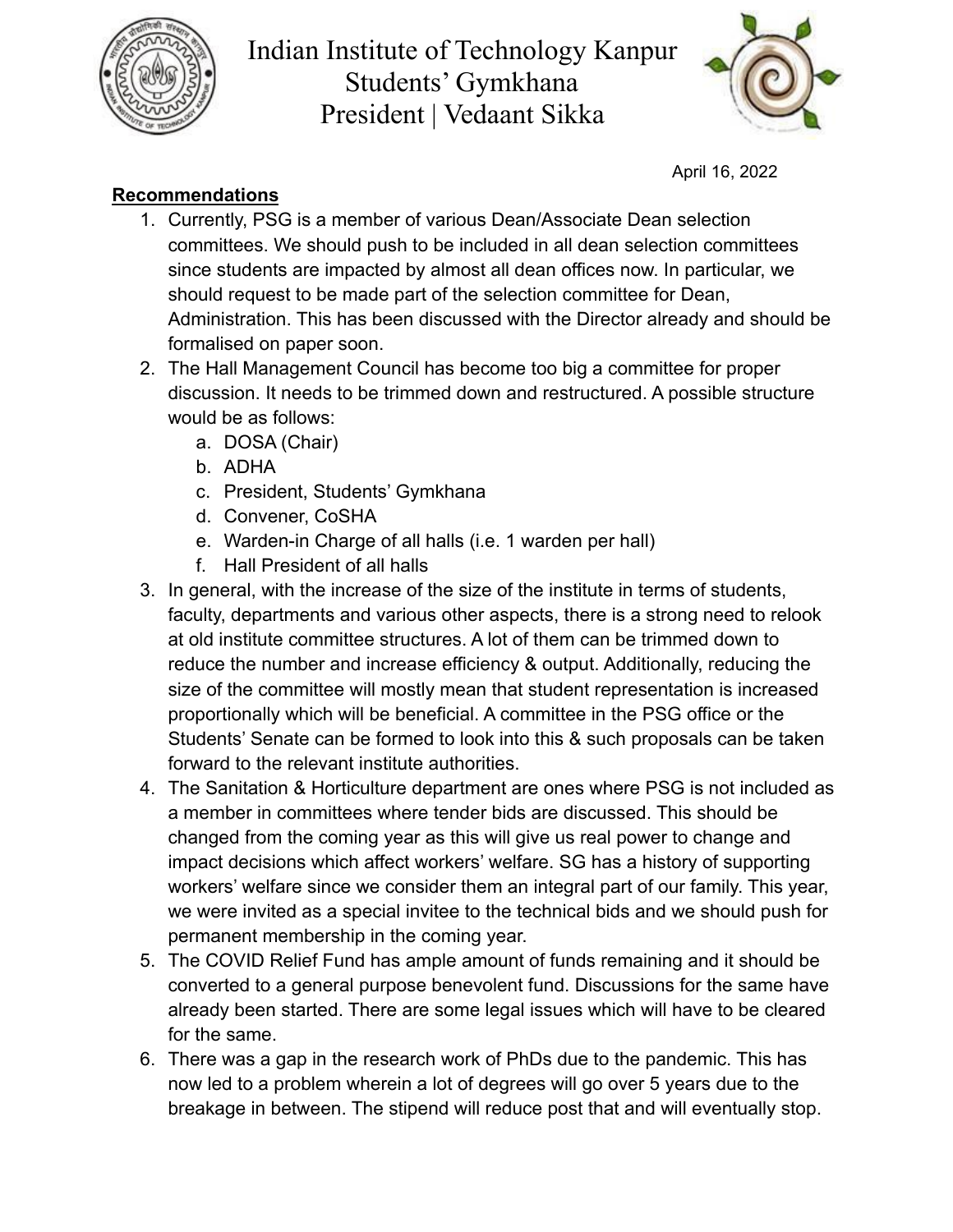



April 16, 2022

Some data of such PhD students has been collected and the initiative to start a drive amongst alumni to collect funds which can support needy students would be helpful.

- 7. With the formation of functioning of ISAC, it is important that we ensure that recommendations for all DSAC UG/PG nominees are sent through the senate. This is an important committee and we should ensure that there is proper and ample student representation in the committee.
- 8. IIT Kanpur is one of the few institutions which has a proper SEP, DPP and an incubator (SIIC) which can support homegrown startups. This ecosystem is conducive for budding entrepreneurs. There should be proper targeted sensitisation regarding the same to motivate students to take up entrepreneurship. A series of alumni talks who have benefited from this ecosystem can be arranged for starters.
- 9. Many of the institute events have been conducted for UG Y20 and some for UG Y21, but they have not been exposed to the General Championship properly. This should be taken up soon to preserve & foster our culture.
- 10.Various HECs were dysfunctional during the pandemic due to campus closure. We should strive to retain the old culture which was very powerful. Specially in terms of UG HECs, we should try to revert to the times when in Halls 3,5,12,6, HECs were 2nd year students. We should try to implement this in Hall 2 also. This can be easily achieved if the HEC term of UG Y20 & UG Y21 is slightly reduced by a few months. We should also strive to have elections in UG Halls at one time in a year and in PG Halls at one time in a year.
- 11. It should be noted that the mess structure (MEC and Monthly Hall Bill (BDMR etc)) is one of the best in the nation. It ensures that the power to control the mess food quality, costs etc is in the hand of the student body (HEC) and that the workers are not exploited (paid central government minimum wages (since MEC taken separately)). If we make the mistake of going for PSPP model (completely giving the contract to a private entity), we will eventually lose all power in the functioning of the mess and also risk exploitation of the mess workers. The recommendation is to continue with the current mess system (MEC and Monthly Bill (BDMR) etc).
- 12.It has been announced that Hall 14 would be ready in January 23 in the recently held IAC meeting. It has been a long pending demand of the students and rightly so. Proper living conditions are the basic necessity which the institute should provide to all of its students. In case it is not completed in January, the Students' Gymkhana should take strong measures to show formal discontent.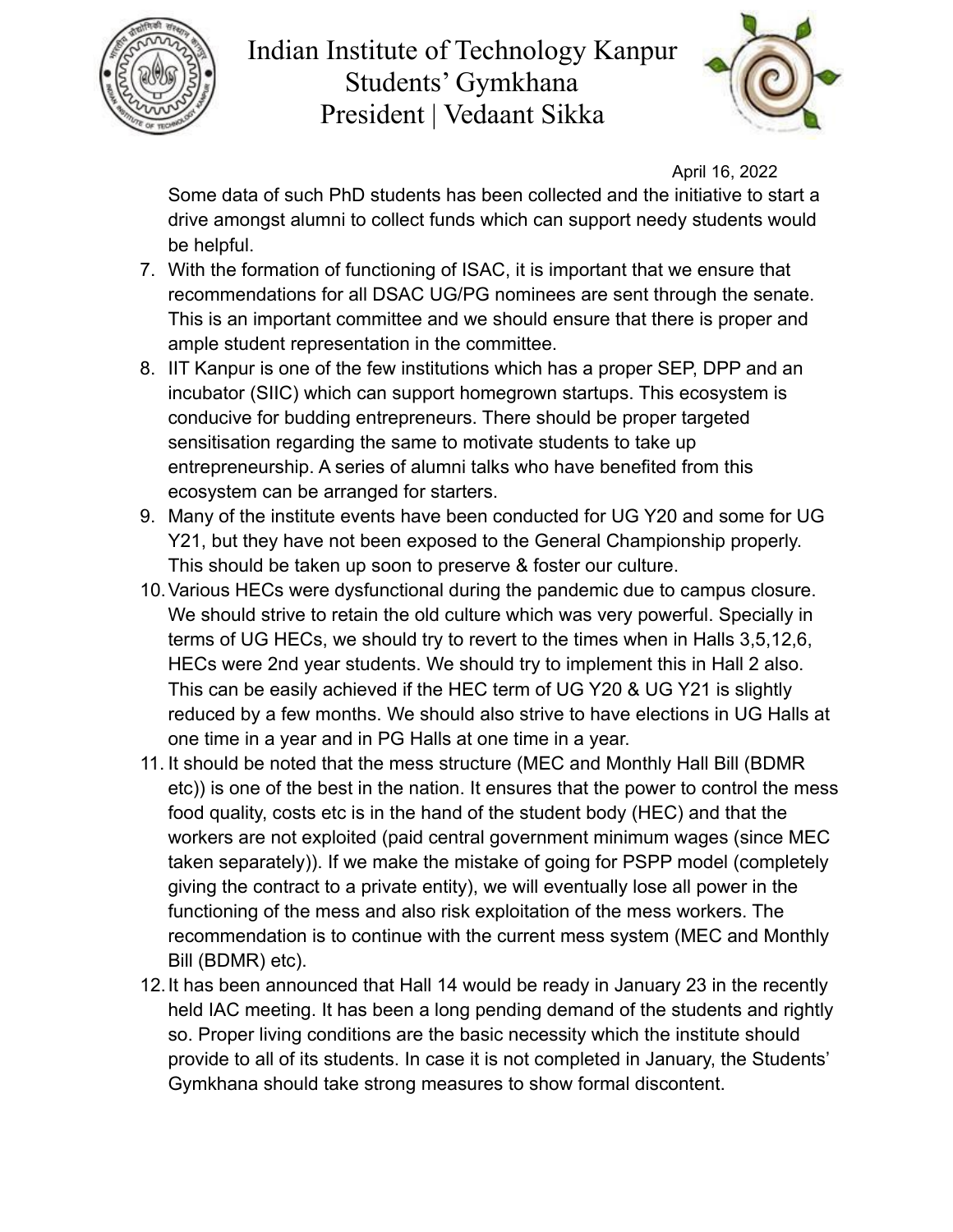



April 16, 2022

- 13.Entire New SAC/OAT are should be made differently abled friendly. This is a big problem for many of our students.
- 14.The tender for New SAC and OAT sanitation staff is due in around 3 months. There are 2 types of staff, i.e. one which caters to the sports' facilities and one which caters to all other areas (OAT, food court, club rooms, all other SAC rooms). The contract for both is currently common. We should ensure that there is ample staff allocated to the second category. Currently there was a shortage of 2-3 workers but 2 temporary workers were appointed on special request. We should also try to separate the tender for sports' facilities and other areas so that we have a fixed number of staff for the entire year which cannot be transferred.
- 15.The Gymkhana account corpus can be possibly utilised by creating projects. The incoming team should work towards creating plans which can be funded from the same. The exact legal financial procedure needs to be understood but the fund can certainly be used via projects.
- 16.The incoming team should contact alumni from various top companies for informal hangout sessions on campus with students. This will help build better alumni relations and get more intern/job opportunities for the campus. Additionally, it will help make the students aware about the corporate ecosystem and the various options available.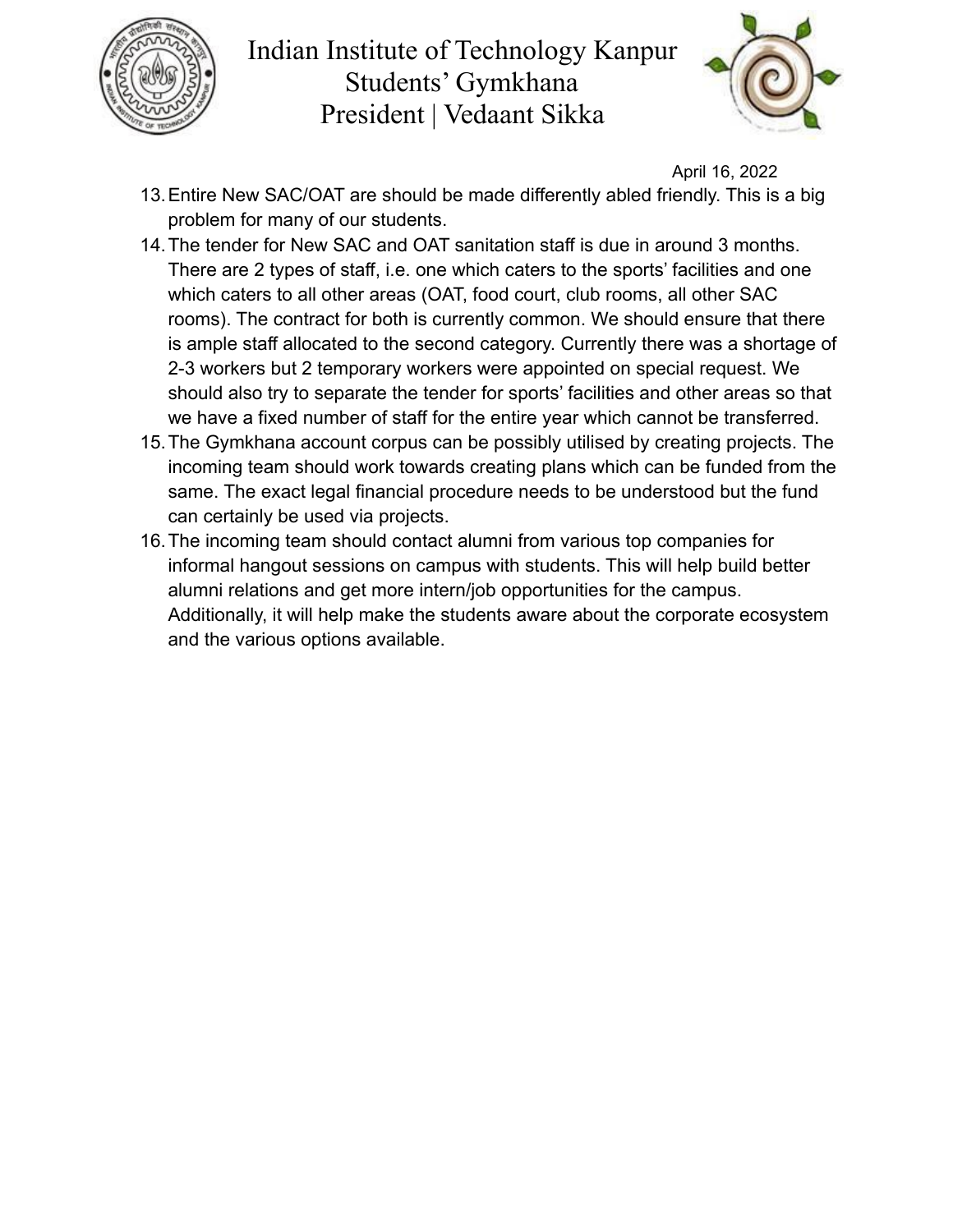



April 16, 2022

## **Note of Thanks**

I would like to express my sincere gratitude to all those who have helped me in making my tenure as President, Students' Gymkhana an enriching and memorable experience.

- The General Body of IIT Kanpur
- Members of the Students' Senate
- Entire Security Team of IIT Kanpur with a special mention to Prof J Ramkumar (Chair, SAEC) & Mr. Ashutosh Kumar Sharma (Security Officer)
- Health Center Team with a special mention to Dr. Mamta Vyas (Chief Medical Office).
- DoSA Office & Hall Affairs Office Staff along with all Hall Offices' Staff members.
- All staff members in various offices of IIT Kanpur with special mention to Director's & Deputy Director's Office, DoAA office, DoRA office, Estate Office.
- New SAC staff (Mr. Gopal Singh Parihar & Mr. Ashish Srivastava) & all other workers.
- To all the Mess workers, Sanitation workers, Horticulture workers and all other workers who showed trust in me and supported me in various operations related to workers' welfare.
- Mr. Kartikeya Dhakad (Chairperson, Students' Senate (2021-22))
- Ms. Anshika Chaudhary, Mr. Anshul Singh, Ms. Shloka Patil, Mr. Utkarsh Gupta, Ms. Ramyata Pate, Ms. Khushbu Kishnani, Ms. Muskan Jaiswal, Mr. Prakansh Mishra, Mr. Sanchit Goyal, Mr. Varun Chothani
- Festival Coordinators of Techkriti, Udghosh & Antaragni.
- Ms. Rishika Saraswat, Mr. Sanidhya Rathore, Mr. Rohit Kejriwal, Mr. Nirmal Agarwal, Mr. Ghulam Farooqui, Ms. Maryam Khan, Mr. Akshat Goyal.
- All other position Holders in the Students' Gymkhana.
- All Halls' Wardens & HEC Members.
- Counselling Service UG Coordinators and the entire UG Y19 Core Team, CS of 2021-22.
- Mr. Pratyush Rai, Mr. Nikunj Kothari, Mr. Yash Maheshwari, Mr. Manish Chandra Yadav, Mr. Snehil Saluja, Mr. Suryansh Agarwal, Mr. Ashutosh Ranka, Mr. Gautam Pratap Singh, Mr. Rutuj Jugade, Mr. Rythm Pathak, Ms. Aayushi Bansal.
- Ms. Mrigya Gupta, Mr. Hridai Shivany, Mr. Vikrant Yadav, Mr. Somu Prajapati, Mr. Dev Chauhan, Mr. Yash Varun, Mr. Nabh Garg, Mr. Dipesh Khandelwal, Mr. Abhishek Jain, Mr. Utkarsh Mittal, Mr. Vivek, Mr. Mridul Jain, Mr. Ankit, Mr. Sanchit Goyal, Mr. Devansh Dutt, Mr. Sanjeet Arya, Mr. Ankit Gond, Mr. Danyal